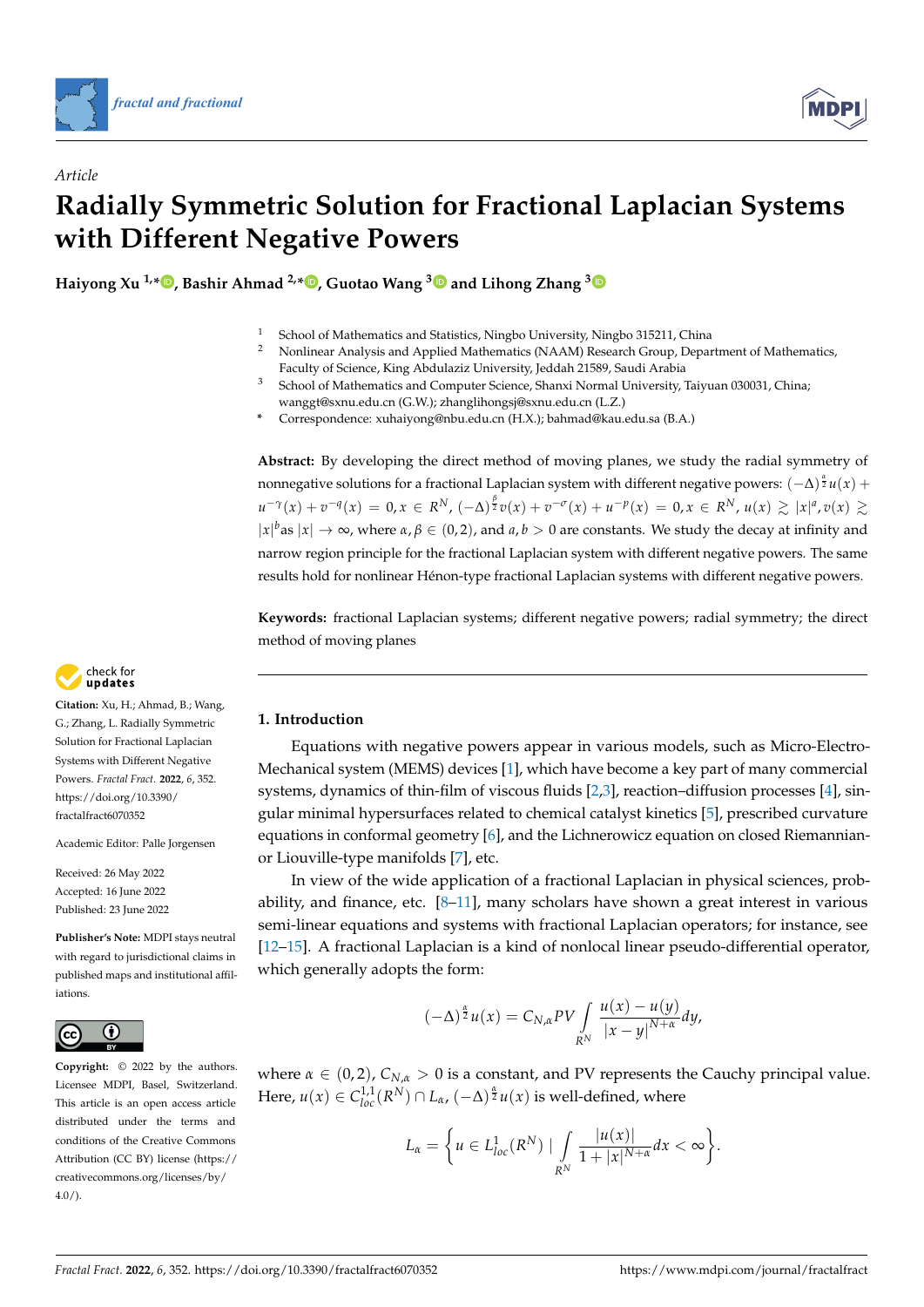Notice that the fractional Laplacian is a nonlocal operator, and its non-locality poses certain difficulties for research. Caffarelli and Silvestre [\[16\]](#page-14-11) recommended the extension method to conquer the difficulties caused by non-locality. The main idea of the extension method is to transform the nonlocal problem into a higher-order, one-dimensional local one. The details of this method can be found in [\[17](#page-14-12)[–19\]](#page-14-13). In addition, there is an integral equation method such as the moving plane of integral form and regular lifting, in which the moving plane of the integral form is applied to the corresponding equivalent integral problems [\[20–](#page-14-14)[22\]](#page-14-15). However, for the application of these two methods, additional conditions need to be added to the equation, or the corresponding equivalent integral equation needs to be obtained, which accounts for the drawbacks of these techniques. In [\[23\]](#page-14-16), the author pointed out that the extension method or the integral equation approach cannot be applied to the fully nonlinear nonlocal operator

$$
H_{\beta}(u(x)) = C_{N,\beta}PV \int\limits_{R^N} \frac{G(u(x) - u(y))}{|x - y|^{N + \beta}} dy.
$$

Thanks to the direct moving planes method proposed by Chen, Li and Li in 2017 [\[24\]](#page-14-17), which solves nonlocal problems and makes amends for the shortcoming of the forementioned two methods, the method of moving planes has been used widely in the recent years. In [\[23\]](#page-14-16), the symmetry and monotonicity of positive solutions for fully nonlinear nonlocal equations are discussed by means of the direct method of moving planes. To overcome the degeneracy of fractional *p*-Laplacian operator, in 2018, Chen, Li [\[25\]](#page-14-18) proposed boundary estimation instead of the narrow region principle to obtain the properties of nonnegative solutions to fractional *p*-Laplacian problems. We can refer to [\[26](#page-14-19)[–37\]](#page-15-0) for the fruitful application of the direct method of moving planes.

Inspired by the above discussion, our main focus in the present article is to apply the direct method of moving planes to study the radial symmetry of the following fractional Laplacian system with different negative powers:

<span id="page-1-0"></span>
$$
\begin{cases}\n(-\Delta)^{\frac{\alpha}{2}}u(x) + u^{-\gamma}(x) + v^{-q}(x) = 0, & x \in \mathbb{R}^N, \\
(-\Delta)^{\frac{\beta}{2}}v(x) + v^{-\sigma}(x) + u^{-p}(x) = 0, & x \in \mathbb{R}^N.\n\end{cases}
$$
\n(1)

One of our main tasks is described below.

<span id="page-1-2"></span>**Theorem 1.** Let  $u \in L_{\alpha} \cap C_{loc}^{1,1}(R^N)$ ,  $v \in L_{\beta} \cap C_{loc}^{1,1}(R^N)$  be a pair of nonnegative solutions for a *fractional Laplacian system with different negative powers [\(1\)](#page-1-0), and suppose that*

<span id="page-1-1"></span>
$$
u(x) = m|x|^a + o(1), \quad v(x) = n|x|^b + o(1) \quad \text{as } |x| \to \infty,
$$
 (2)

,

*where*  $1 > a, b > 0$ *. If*  $\alpha, \beta \in (0, 2)$  *satisfy* 

$$
\alpha = \min\left\{a(\gamma+1), b(q+1)\right\}, \quad \beta = \min\left\{b(\sigma+1), a(p+1)\right\}
$$

*then*  $u(x)$ ,  $v(x)$  are radially symmetric about some points on  $R^N$ .

The growth/decay condition [\(2\)](#page-1-1) in the above result was proposed for the fractional Laplacian equation with negative powers in [\[35\]](#page-15-1). The purpose of this article is to weaken the growth/decay condition [\(2\)](#page-1-1) in Theorem [1,](#page-1-2) so that the conclusion of the theorem remains valid for better growth/decay conditions. We reformulate Theorem [1](#page-1-2) by introducing the weaker form of the growth/decay conditions as follows.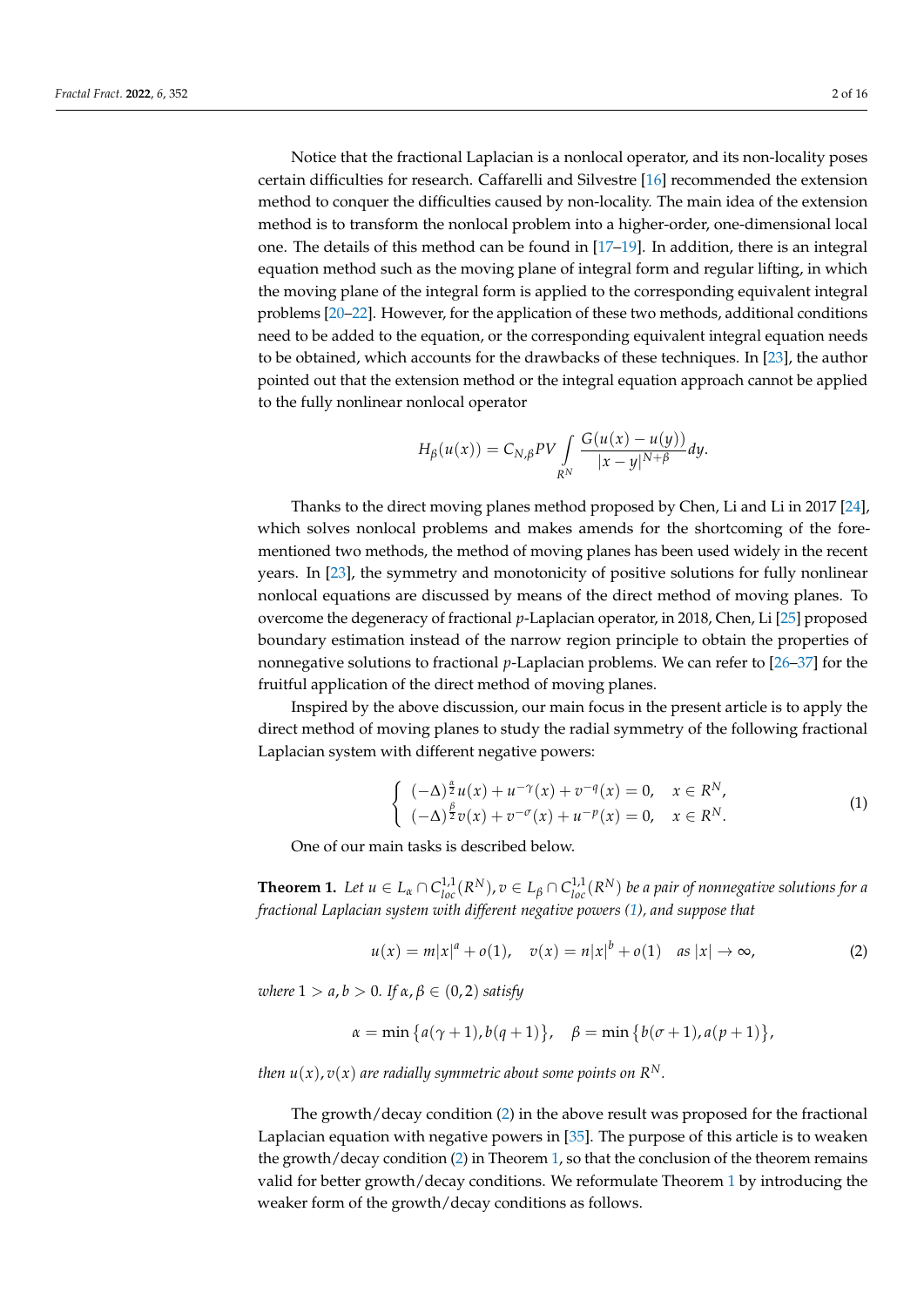<span id="page-2-0"></span>**Theorem 2.** Let  $u \in L_{\alpha} \cap C_{loc}^{1,1}(R^N)$ ,  $v \in L_{\beta} \cap C_{loc}^{1,1}(R^N)$  be a pair of nonnegative solutions for a *fractional Laplacian system with different negative powers [\(1\)](#page-1-0). Suppose that*

$$
u(x) \gtrsim |x|^a, \quad v(x) \gtrsim |x|^b \quad \text{as } |x| \to \infty,
$$

*where*  $a, b > 0$ , and  $u(x), v(x)$  are monotone increasing in  $|x|$  about the origin. If  $α, β ∈ (0, 2)$  satisfy

$$
\alpha = \min \{ a(\gamma + 1), b(q + 1) \}, \quad \beta = \min \{ b(\sigma + 1), a(p + 1) \},
$$

*then*  $u(x)$ ,  $v(x)$  *are radially symmetric about some points on*  $R^N$ *.* 

In order to prove Theorem [2,](#page-2-0) we first obtain the decay at infinity and narrow region principle for the fractional Laplacian system [\(1\)](#page-1-0). Here, our approach is different from the one employed for fractional Laplacian systems without negative powers in [\[27\]](#page-14-20).

If  $u(x)$  and  $v(x)$  in system [\(1\)](#page-1-0) do not have a decay condition at infinity, then we will rely on Kelvin transform to apply the direct method of moving planes. Let  $x^i$  be any point in  $R^N$ , and

$$
\hat{u}(x) = \frac{1}{|x - x^i|^{N-\alpha}} u\left(\frac{x - x^i}{|x - x^i|^2} + x^i\right), \quad x \in R^N \setminus \{x^i\},
$$

$$
\hat{v}(x) = \frac{1}{|x - x^i|^{N-\beta}} v\left(\frac{x - x^i}{|x - x^i|^2} + x^i\right), \quad x \in R^N \setminus \{x^i\},
$$

be the Kelvin transform of  $u(x)$  and  $v(x)$  centered at  $x^i$ , respectively. As in [\[27\]](#page-14-20), without loss of generality, let  $x^i = 0$ , then the Kelvin transform of the fractional Laplacian system

$$
\begin{cases}\n(-\Delta)^{\frac{\alpha}{2}}u(x) = \mathcal{F}(v(x)), & x \in \mathbb{R}^N, \\
(-\Delta)^{\frac{\beta}{2}}v(x) = \mathcal{H}(u(x)), & x \in \mathbb{R}^N,\n\end{cases}
$$

yields

$$
\begin{cases}\n(-\Delta)^{\frac{\alpha}{2}}\hat{u}(x) = \frac{1}{|x|^{N+\alpha}}\mathcal{F}(|x|^{N-\beta}\hat{v}(x)), & x \in R^N \setminus \{0\}, \\
(-\Delta)^{\frac{\beta}{2}}\hat{v}(x) = \frac{1}{|x|^{N+\beta}}\mathcal{H}(|x|^{N-\alpha}\hat{u}(x)), & x \in R^N \setminus \{0\}.\n\end{cases}
$$

Therefore, the Kelvin transform of system [\(1\)](#page-1-0) takes the form:

$$
\begin{cases}\n(-\Delta)^{\frac{\alpha}{2}}\hat{u}(x) + \frac{\hat{u}^{-\gamma}(x)}{|x|^{\tau_1}} + \frac{\hat{v}^{-q}(x)}{|x|^{\rho_1}} = 0, & x \in R^N \setminus \{0\}, \\
(-\Delta)^{\frac{\alpha}{2}}\hat{v}(x) + \frac{\hat{v}^{-\sigma}(x)}{|x|^{\rho_2}} + \frac{\hat{u}^{-p}(x)}{|x|^{\tau_2}} = 0, & x \in R^N \setminus \{0\},\n\end{cases}
$$

where

$$
\tau_1 = N + \alpha + \gamma(N - \alpha), \quad o_1 = N + \alpha + q(N - \beta),
$$
  

$$
\tau_2 = N + \beta + p(N - \alpha), \quad o_2 = N + \beta + \sigma(N - \beta),
$$

which is similar to the classic Hénon type system. Thus, one can also consider a Hénon type system with different negative powers as

$$
\begin{cases}\n(-\Delta)^{\frac{\alpha}{2}}u(x) + |x|^{a_1}u^{-\gamma}(x) + |x|^{b_1}v^{-q}(x) = 0, & x \in \mathbb{R}^N \setminus \{0\}, \\
(-\Delta)^{\frac{\beta}{2}}v(x) + |x|^{b_2}v^{-\sigma}(x) + |x|^{a_2}u^{-p}(x) = 0, & x \in \mathbb{R}^N \setminus \{0\},\n\end{cases}
$$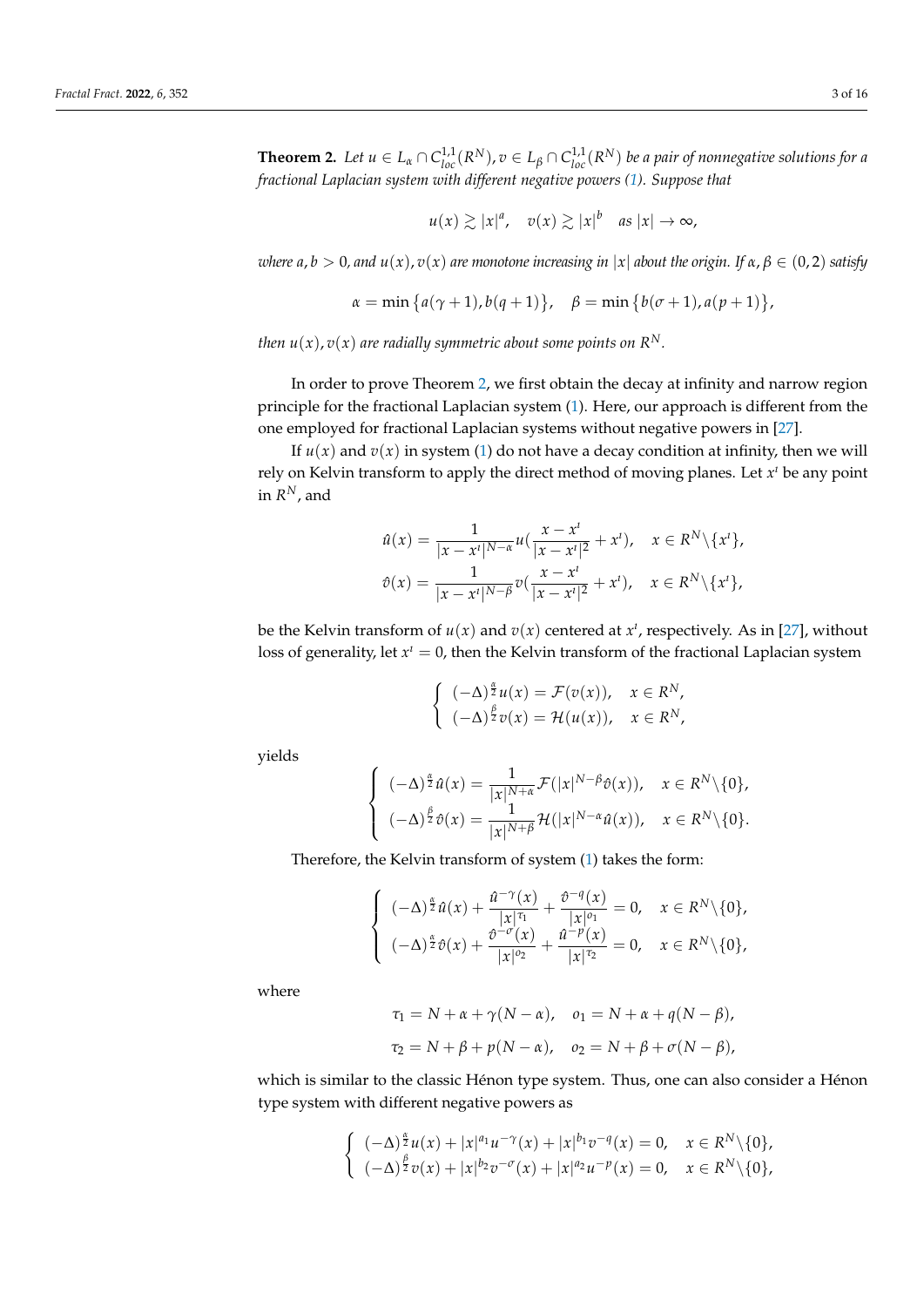where  $\gamma$ , *q*,  $\sigma$ ,  $p > 0$  and

$$
0 < a_1 < N + \alpha + \gamma(N - \alpha), \quad 0 < b_1 < N + \alpha + q(N - \beta),
$$
\n
$$
0 < a_2 < N + \beta + p(N - \alpha), \quad 0 < b_2 < N + \beta + \sigma(N - \beta).
$$

More generally, we can explore the Hénon type system:

<span id="page-3-0"></span>
$$
\begin{cases}\n(-\Delta)^{\frac{\alpha}{2}}u(x) + |x|^{a_1}u^{-\gamma}(x) + |x|^{b_1}v^{-q}(x) = 0, & x \in \mathbb{R}^N \setminus \{0\}, \\
(-\Delta)^{\frac{\beta}{2}}v(x) + |x|^{b_2}v^{-\sigma}(x) + |x|^{a_2}u^{-p}(x) = 0, & x \in \mathbb{R}^N \setminus \{0\},\n\end{cases}
$$
\n(3)

where  $\gamma$ , *q*, *σ*, *p* > 0 and

$$
-\infty < a_1 < N + \alpha + \gamma(N - \alpha), \quad -\infty < b_1 < N + \alpha + q(N - \beta),
$$
\n
$$
-\infty < a_2 < N + \beta + p(N - \alpha), \quad -\infty < b_2 < N + \beta + \sigma(N - \beta).
$$

In the second part of this paper, we will study the radial symmetry of the nonnegative solutions for the Hénon type nonlinear fractional Laplacian system [\(3\)](#page-3-0) with different negative powers as follows.

<span id="page-3-1"></span>**Theorem 3.** Let  $u \in L_{\alpha} \cap C_{loc}^{1,1}(R^N \setminus \{0\})$ ,  $v \in L_{\beta} \cap C_{loc}^{1,1}(R^N \setminus \{0\})$  be a pair of nonnegative *solutions for the Hénon type system [\(3\)](#page-3-0). Suppose that*

$$
u(x) \gtrsim |x|^a, \quad v(x) \gtrsim |x|^b \quad \text{as } |x| \to \infty,
$$

*where a*, *b* > 0 *and u*(*x*), *v*(*x*) *are monotone increasing in* |*x*| *about the origin. If α*, *β* ∈ (0, 2) *satisfy*

$$
\alpha = \min \left\{ a(\gamma + 1) - a_1, \ b(q + 1) - b_1 \right\}, \quad \beta = \min \left\{ b(\sigma + 1) - b_2, \ a(p + 1) - a_2 \right\},
$$

*then*  $u(x)$ ,  $v(x)$  *are radially symmetric about the origin.* 

To the best of our knowledge, a few authors studied the radial symmetry of the nonnegative solutions for fractional Laplacian systems [\(1\)](#page-1-0) and [\(3\)](#page-3-0). In comparing with system [\(1\)](#page-1-0), we point out that system [\(3\)](#page-3-0) contains a singularity at  $x = 0$ .

#### *Notation.*

For unification of the symbols in the forthcoming analysis, we set

$$
P_l = \{x \in R^N \mid x_1 = l, \text{ for some } l \in R\}
$$

as the moving plane,

$$
\Sigma_l = \left\{ x \in R^N \mid x_1 < l \right\}
$$

denotes the left region to *P<sup>l</sup>* ,

$$
x^l=(2l-x_1,x_2,\cdots,x_n)
$$

is the reflection point of *x* about *P<sup>l</sup>* , and

$$
u_l(x) = u(x^l), \quad v_l(x) = v(x^l).
$$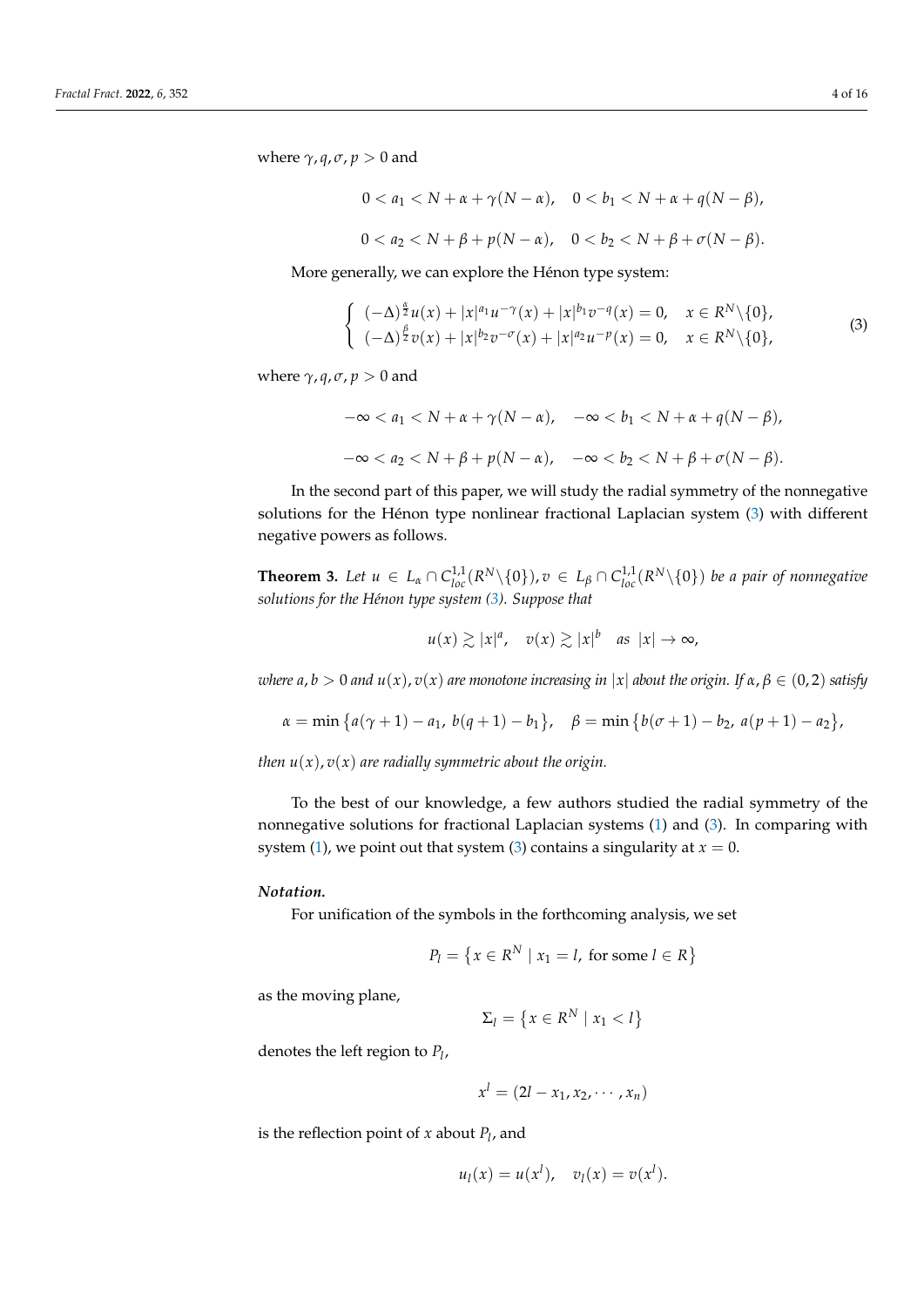In order to compare  $u_l(x)$  and  $u(x)$ ,  $v_l(x)$  and  $v(x)$ , and show that  $u(x)$  and  $v(x)$  are symmetric, we define

$$
\varphi_l(x) = u(x) - u_l(x), \quad \psi_l(x) = v(x) - v_l(x),
$$

and

$$
\Sigma_{\varphi_l(x)}^- = \{x \in \Sigma_l \mid \varphi_l(x) < 0\}, \quad \Sigma_{\varphi_l(x)}^- = \{x \in \Sigma_l \mid \psi_l(x) < 0\}.
$$

<span id="page-4-1"></span>In system [\(1\)](#page-1-0), by applying the mean value theorem, for  $x \in \Sigma_l$ , we have

$$
(-\Delta)^{\frac{\alpha}{2}}\varphi_l(x) = u_l^{-\gamma}(x) - u^{-\gamma}(x) + v_l^{-q}(x) - v^{-q}(x)
$$
  
=  $\gamma \xi_1^{-\gamma-1}(x,l)\varphi_l(x) + q\eta_1^{-q-1}(x,l)\psi_l(x),$  (4)

and

<span id="page-4-2"></span>
$$
(-\Delta)^{\frac{\beta}{2}}\psi_l(x) = \sigma \eta_2^{-\sigma-1}(x,l)\psi_l(x) + p\xi_2^{-p-1}(x,l)\varphi_l(x), \tag{5}
$$

where  $\xi_i(x, l)$  lies between  $u_l(x)$  and  $u(x)$ , while  $\eta_i(x, l)$  lies between  $v_l(x)$  and  $v(x)$ ,  $i = 1, 2.$ 

The structure of the remainder of the article is as follows. In Section [2,](#page-4-0) our main task is to prove the radial symmetry of the nonnegative solutions for a fractional Laplacian system with different negative powers [\(1\)](#page-1-0), namely Theorem [2.](#page-2-0) As preparation for applying the direct method of moving planes, the decay at infinity and narrow region principle are proved for [\(1\)](#page-1-0). In Section [3,](#page-11-0) we generalize these two principles for the Hénon type system [\(3\)](#page-3-0) and then prove Theorem [3.](#page-3-1)

## <span id="page-4-0"></span>**2. Fractional Laplacian System with Different Negative Powers**

<span id="page-4-3"></span>**Theorem 4.** (Decay at infinity) Let  $u \in L_{\alpha} \cap C_{loc}^{1,1}(R^N)$ ,  $v \in L_{\beta} \cap C_{loc}^{1,1}(R^N)$  be a pair of positive *solutions for system [\(1\)](#page-1-0), and suppose that*

$$
u(x) \gtrsim |x|^a, \quad v(x) \gtrsim |x|^b, \quad \text{as } |x| \to \infty,
$$

*where a, b* > 0,  $\gamma$ ,  $\sigma$ ,  $p$ ,  $q \ge 1$ . If  $\alpha$ ,  $\beta \in (0, 2)$  satisfy

$$
\alpha = \min\big\{a(\gamma+1), b(q+1)\big\}, \quad \beta = \min\big\{b(\sigma+1), a(p+1)\big\},
$$

*and*

$$
\varphi_l(\bar{\theta}) = \min_{\bar{\Sigma}_l} \varphi_l(x) < 0, \quad \psi_l(\tilde{\theta}) = \min_{\bar{\Sigma}_l} \psi_l(x) < 0,
$$

*then there exists*  $R_0 > 0$  *such that there is at least one of*  $\bar{\theta}$  *or*  $\tilde{\theta}$  *satisfying* 

$$
|x|\leq R_0.
$$

**Proof.** From the condition of the theorem, it is known that there is  $\bar{\theta} \in \bar{\Sigma}_l$  that satifies

$$
\varphi_l(\bar{\theta})=\min_{\Sigma_l}\varphi_l(x)<0.
$$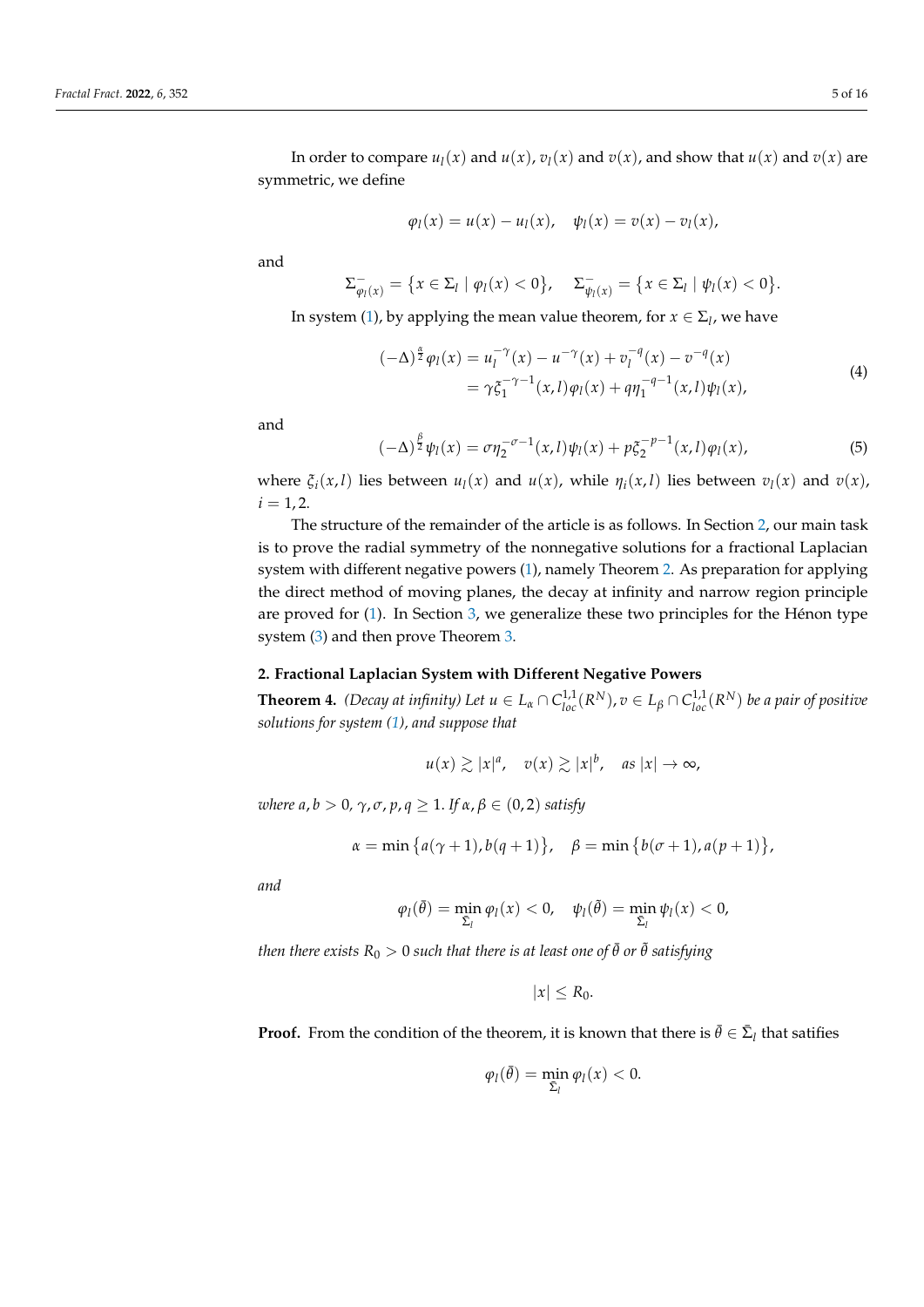By the anti-symmetry of  $\varphi_l(x)$ , we can obtain

<span id="page-5-2"></span>
$$
(-\Delta)^{\frac{\alpha}{2}} \varphi_{l}(\bar{\theta}) = C_{N,\alpha} PV \int_{R^{N}} \frac{\varphi_{l}(\bar{\theta}) - \varphi_{l}(y)}{|\bar{\theta} - y|^{N+\alpha}} dy
$$
  
\n
$$
= C_{N,\alpha} PV \Biggl\{ \int_{\Sigma_{l}} \frac{\varphi_{l}(\bar{\theta}) - \varphi_{l}(y)}{|\bar{\theta} - y|^{N+\alpha}} dy + \int_{R^{N} \setminus \Sigma_{l}} \frac{\varphi_{l}(\bar{\theta}) - \varphi_{l}(y)}{|\bar{\theta} - y|^{N+\alpha}} dy \Biggr\}
$$
  
\n
$$
= C_{N,\alpha} PV \Biggl\{ \int_{\Sigma_{l}} \frac{\varphi_{l}(\bar{\theta}) - \varphi_{l}(y)}{|\bar{\theta} - y|^{N+\alpha}} dy + \int_{\Sigma_{l}} \frac{\varphi_{l}(\bar{\theta}) - \varphi_{l}(y^{l})}{|\bar{\theta} - y^{l}|^{N+\alpha}} dy \Biggr\}
$$
  
\n
$$
\leq C_{N,\alpha} \Biggl\{ \int_{\Sigma_{l}} \frac{\varphi_{l}(\bar{\theta}) - \varphi_{l}(y)}{|\bar{\theta} - y^{l}|^{N+\alpha}} dy + \int_{\Sigma_{l}} \frac{\varphi_{l}(\bar{\theta}) + \varphi_{l}(y)}{|\bar{\theta} - y^{l}|^{N+\alpha}} dy \Biggr\}
$$
  
\n
$$
= 2C_{N,\alpha} \int_{\Sigma_{l}} \frac{1}{|\bar{\theta} - y^{l}|} dy \cdot \varphi_{l}(\bar{\theta}).
$$
 (6)

For each fixed  $l \leq 0$ , since  $\bar{\theta} \in \Sigma_l$ , let  $B_{|\bar{\theta}|}(\theta') \subset R^N \setminus \Sigma_l$ , where  $\theta' = (3|\bar{\theta}| + \Sigma_l)$  $\bar{\theta}_1$ ,  $\bar{\theta}_2$ ,  $\bar{\theta}_3$ ,  $\cdots$  ,  $\bar{\theta}_n$ ). Then, we have

$$
\int_{\Sigma_{I}} \frac{1}{|\bar{\theta} - y^{I}|^{N+\alpha}} dy = \int_{R_{N} \setminus \Sigma_{I}} \frac{1}{|\bar{\theta} - y|^{N+\alpha}} dy
$$
\n
$$
\geq \int_{B_{|\bar{\theta}|}(\theta')} \frac{1}{|\bar{\theta} - y|^{N+\alpha}} dy
$$
\n
$$
\geq \int_{B_{|\bar{\theta}|}(\theta')} \frac{1}{4^{N+\alpha} |\bar{\theta}|^{N+\alpha}} dy
$$
\n
$$
= \frac{\omega_{N}}{4^{N+\alpha} |\bar{\theta}|^{\alpha}},
$$

where  $\varpi_N = |B_1(0)|$  in  $R^N$ . Hence, it follows that

<span id="page-5-0"></span>
$$
(-\Delta)^{\frac{\alpha}{2}}\varphi_l(\bar{\theta}) \le \frac{2C_{N,\alpha}\omega_N}{4^{N+\alpha}|\bar{\theta}|^{\alpha}}\varphi_l(\bar{\theta}).\tag{7}
$$

Combining [\(4\)](#page-4-1) and [\(7\)](#page-5-0), we obtain

<span id="page-5-1"></span>
$$
q\eta_1^{-q-1}(\bar{\theta},l)\psi_l(\bar{\theta}) \le \left[\frac{2C_{N,\alpha}\varpi_N}{4^{N+\alpha}|\bar{\theta}|^{\alpha}} - \gamma \xi_1^{-\gamma-1}(\bar{\theta},l)\right]\varphi_l(\bar{\theta}). \tag{8}
$$

Owing to  $\bar{\theta} \in \Sigma_{\omega}^ \frac{1}{\varphi_l(x)}, u(x) \gtrsim |x|^a$  as  $|x| \to \infty$ , and  $\alpha \le a(\gamma + 1)$ ,

$$
\left[\frac{2C_{N,\alpha}\omega_N}{4^{N+\alpha}|\bar{\theta}|^{\alpha}} - \gamma \xi_1^{-\gamma-1}(\bar{\theta},l)\right]\varphi_l(\bar{\theta}) \le \left[\frac{2C_{N,\alpha}\omega_N}{4^{N+\alpha}|\bar{\theta}|^{\alpha}} - \frac{\gamma}{|\bar{\theta}|^{a(\gamma+1)}}\right]\varphi_l(\bar{\theta}) < 0,
$$
\n(9)

and thus

$$
\psi_l(\bar{\theta}) < 0. \tag{10}
$$

In consequence, from [\(8\)](#page-5-1), we obtain

$$
qv^{-q-1}(\bar{\theta})\psi_l(\bar{\theta})\leq \left[\frac{2C_{N,\alpha}\varpi_N}{4^{N+\alpha}|\bar{\theta}|^{\alpha}}-\frac{\gamma}{|\bar{\theta}|^{a(\gamma+1)}}\right]\varphi_l(\bar{\theta}).
$$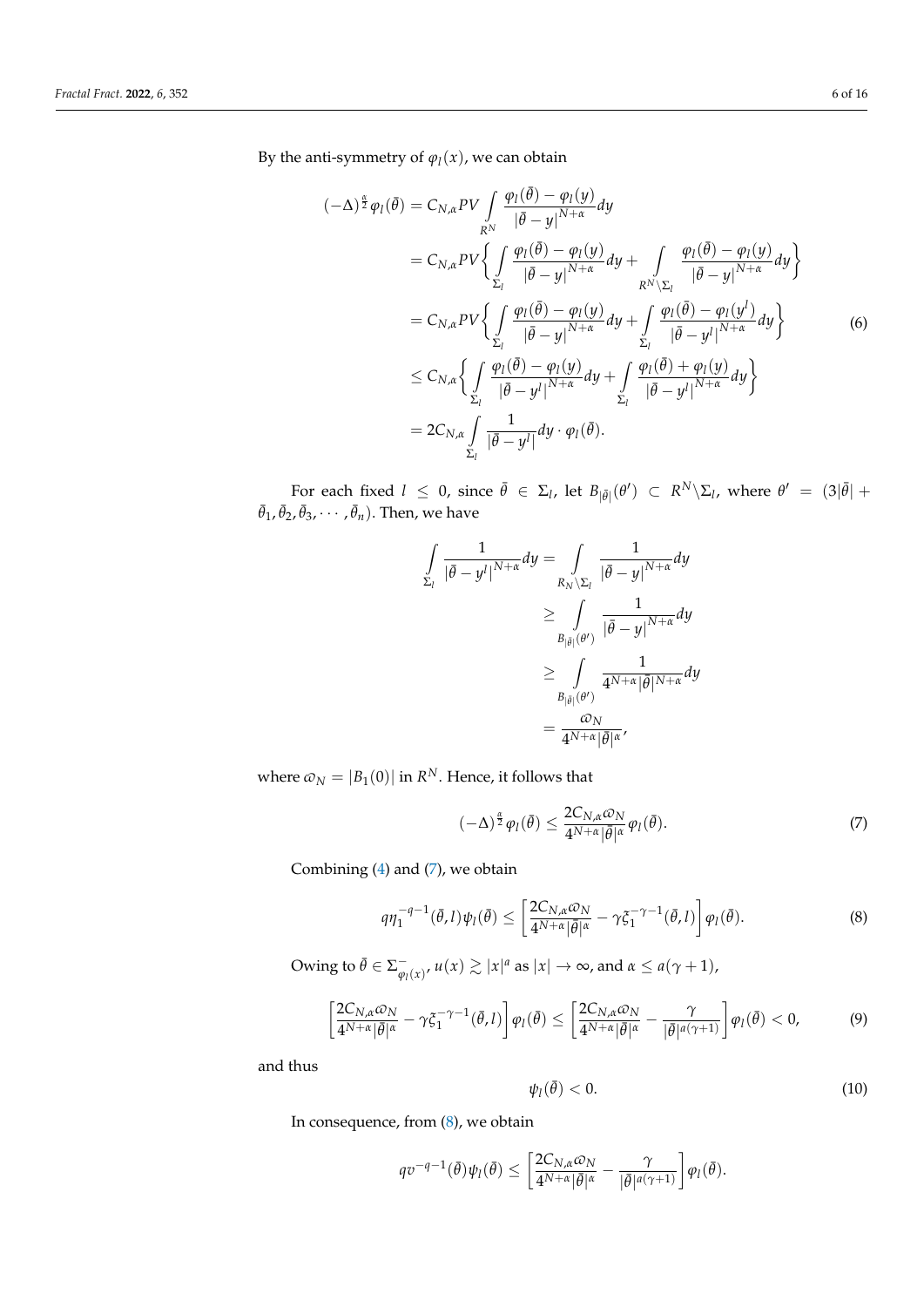Since  $\alpha = \min\{a(r+1), b(q+1)\}$ , and  $v(x) \gtrsim |\bar{\theta}|^b$  as  $|\bar{\theta}| \to \infty$ , there is a constant  $c_1$ , such that

$$
b_1 \ge c_1 \cdot |\bar{\theta}|^{b(q+1)-\alpha} \to \infty
$$
, as  $|\bar{\theta}| \to \infty$ ,

where

$$
b_1 = \left[\frac{2C_{N,\alpha}\omega_N}{4^{N+\alpha}|\bar{\theta}|^{\alpha}} - \frac{\gamma}{|\bar{\theta}|^{a(\gamma+1)}}\right] \frac{v^{q+1}}{q}.
$$

Therefore, there is  $|\bar{\theta}| > R_1$ , such that  $b_1 \geq 2$ , and hence

$$
\psi_l(\bar{\theta}) < 2\varphi_l(\bar{\theta}).
$$

From the condition of the theorem, we can see that there exists  $\tilde{\theta}$  such that

$$
\psi_l(\tilde{\theta})=\min_{x\in\bar{\Sigma}_l}\psi_l(x)<0.
$$

Arguing in the same manner for  $(7)$ , we can obtain

<span id="page-6-0"></span>
$$
(-\Delta)^{\frac{\beta}{2}}\psi_l(\tilde{\theta}) \le \frac{2C_{N,\beta}\omega_N}{4^{N+\beta}|\tilde{\theta}|^{\beta}}\psi_l(\tilde{\theta}).
$$
\n(11)

Combining  $(5)$  and  $(11)$ , we obtain

$$
p\xi_2^{-p-1}(\tilde{\theta},l)\varphi_l(\tilde{\theta}) \le \left[\frac{2C_{N,\beta}\varpi_N}{4^{N+\beta}|\tilde{\theta}|^{\beta}} - \sigma\eta_2^{-\sigma-1}(\tilde{\theta},l)\right]\psi_l(\tilde{\theta}).\tag{12}
$$

Since  $\tilde{\theta} \in \Sigma_{\psi_0}^+$  $\frac{1}{\psi_l(x)}, v(x) \gtrsim |x|^b$  as  $|x| \to \infty$ , and  $\beta \leq b(\sigma+1)$ , therefore,

$$
\varphi_l(\tilde{\theta}) < 0. \tag{13}
$$

Hence

$$
pu^{-p-1}(\tilde{\theta})\varphi_l(\tilde{\theta}) \le \left[\frac{2C_{N,\beta}\varphi_N}{4^{N+\beta}|\tilde{\theta}|^{\beta}} - \frac{\sigma}{|\tilde{\theta}|^{b(\sigma+1)}}\right]\psi_l(\tilde{\theta}).
$$

Let us now set

$$
b_2 = \left[\frac{2C_{N,\beta}\omega_N}{4^{N+\beta}|\tilde{\theta}|^{\beta}} - \frac{\sigma}{|\tilde{\theta}|^{b(\sigma+1)}}\right] \frac{u^{p+1}}{p}.
$$

Since  $\beta = \min\{a(p+1), b(c+1)\}\$ , and  $u(x) \gtrsim |x|^a$ , as  $|\tilde{\theta}| \to \infty$ , there is a constant  $c_2$ , such that

$$
b_2 \geq c_2 \cdot |\tilde{\theta}|^{a(p+1)-\beta} \to \infty, \quad \text{as } |\tilde{\theta}| \to \infty.
$$

Therefore, we can find  $|\tilde{\theta}| > R_2$ , such that  $b_2 \geq 2$ . Consequently, we obtain

$$
\varphi_l(\tilde{\theta}) < 2\psi_l(\tilde{\theta}).
$$

When  $|\bar{\theta}|$ ,  $|\tilde{\theta}| > R_0 > \max\{R_1, R_2\}$ , we have

$$
\varphi_l(\bar{\theta}) < \varphi_l(\tilde{\theta}) < 2\psi_l(\tilde{\theta}) < 2\psi_l(\bar{\theta}) < 4\varphi_l(\bar{\theta}),
$$

which leads to contradiction. Thus, there exists at least one of  $\bar{\theta}$  or  $\tilde{\theta}$  satisfying  $|x| < R_0$ .  $\Box$ 

Next, we give an important concept, namely the Narrow region principle, which plays a crucial role in the subsequent proof.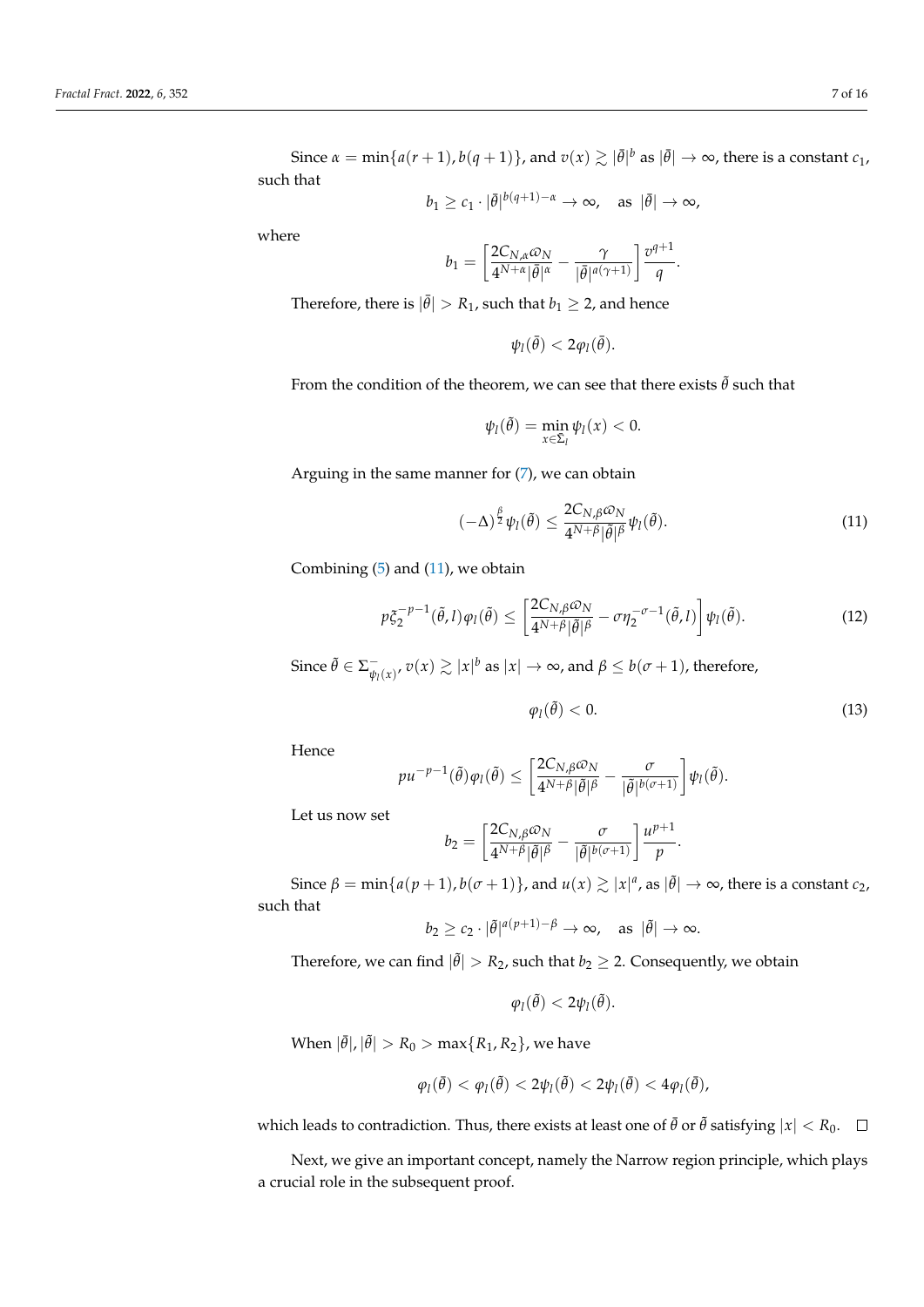<span id="page-7-2"></span>**Theorem 5.** Let  $u \in L_{\alpha} \cap C_{loc}^{1,1}(R^N)$ ,  $v \in L_{\beta} \cap C_{loc}^{1,1}(R^N)$  be a pair of positive solutions of [\(1\)](#page-1-0). In *addition, assume that there exists r*<sup>0</sup> > 0*, such that* Ω*<sup>r</sup>* ⊂ {*x*|*l* − *r* < *x*<sup>1</sup> < *l*} *is a bounded region*  $in \Sigma_l$  for any  $r \in (0, r_0]$ . Then

<span id="page-7-0"></span>
$$
\varphi_l(x), \psi_l(x) \ge 0 \quad \text{in } \Omega_r. \tag{14}
$$

**Proof.** If [\(14\)](#page-7-0) is not satisfied, then there exists  $\bar{\zeta} \in \Omega_r$  such that

$$
\varphi_l(\bar{\zeta})=\min_{\Omega_r}\varphi_l(x)<0.
$$

Then, from [\(6\)](#page-5-2), we have

<span id="page-7-1"></span>
$$
(-\Delta)^{\frac{\alpha}{2}}\varphi_l(\bar{\zeta}) \leq 2C_{N,\alpha} \int\limits_{\Sigma_l} \frac{1}{|\bar{\zeta}-y^l|} dy \cdot \varphi_l(\bar{\zeta}) < 0. \tag{15}
$$

Combining  $(4)$  and  $(15)$ , we obtain

Z

Σ*l*

$$
q\eta_1^{-q-1}(\bar{\zeta},l)\psi_l(\bar{\zeta}) \le \left[2C_{N,\alpha}\int\limits_{\Sigma_l}\frac{1}{|\bar{\zeta}-y^l|}dy - \gamma \xi_1^{-\gamma-1}(\bar{\zeta},l)\right]\varphi_l(\bar{\zeta}).\tag{16}
$$

According to the analysis of the integral of the right side of the above inequality presented in [\[24\]](#page-14-17), let

$$
B = \{y | r < y_1 - \bar{\zeta}_1 < 1, |y' - \bar{\zeta}'| < 1\}, \quad \varrho = y_1 - \bar{\zeta}_1, \quad \tau = |y' - \bar{\zeta}'| \tag{17}
$$

and  $\omega_{N-2} = |B_1(0)|$  in  $R^{N-2}$ , where  $\zeta' = (\zeta_2, \zeta_3, \cdots, \zeta_N)$ . Then, through direct calculation, we have

$$
\frac{1}{|\bar{\zeta} - y^l|^{N+\alpha}} dy \ge \int_{B} \frac{1}{|\bar{\zeta} - y|^{N+\alpha}} dy
$$
  
\n
$$
= \int_{\bar{\zeta}}^{1} \int_{0}^{2\pi} \frac{\omega_{N-2} \tau^{N-2} d\tau}{(\rho^2 + \tau^2)^{\frac{N+\alpha}{2}}} d\rho
$$
  
\n
$$
= \int_{\bar{\zeta}}^{1} \int_{0}^{\frac{\beta}{\rho}} \frac{\omega_{N-2} (\rho t)^{N-2} \rho dt}{\rho^{N+\alpha} (1+t^2)^{\frac{N+\alpha}{2}}} d\rho
$$
  
\n
$$
= \int_{\bar{\zeta}}^{1} \frac{1}{\rho^{1+\alpha}} \int_{0}^{\frac{\beta}{\rho}} \frac{\omega_{N-2} t^{N-2} dt}{(1+t^2)^{\frac{N+\alpha}{2}}} d\rho
$$
  
\n
$$
\ge \int_{\bar{\zeta}}^{1} \frac{1}{\rho^{1+\alpha}} \int_{0}^{1} \frac{\omega_{N-2} t^{N-2} dt}{(1+t^2)^{\frac{N+\alpha}{2}}} d\rho
$$
  
\n
$$
\ge C \int_{\bar{\zeta}}^{1} \frac{1}{\rho^{1+\alpha}} d\rho \ge \frac{C}{\zeta^s} \to \infty,
$$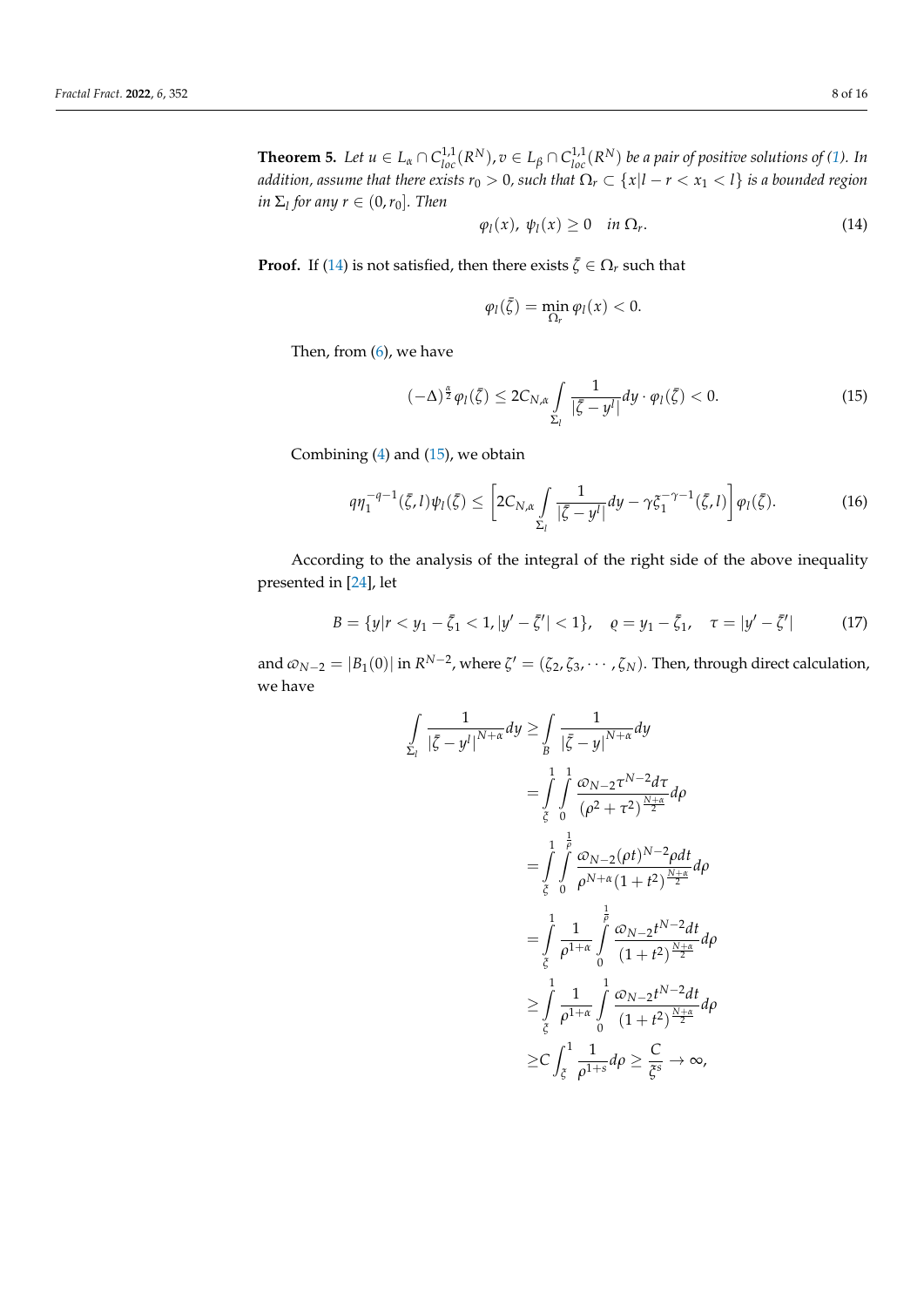as  $r \to 0^+$ . Since  $\Omega_r$  is a bounded region and  $u \in L_{\alpha} \cap C_{loc}^{1,1}(R^N)$ ,  $v \in L_{\beta} \cap C_{loc}^{1,1}(R^N)$ , therefore,  $u(x)$ ,  $v(x)$  are bounded functions on  $\Omega_r$ , and hence  $\xi_i(x, l)$  and  $\eta_i(x, l)$ ,  $i = 1, 2$ , are bounded. Letting

$$
b_1 = \left[2C_{N,\alpha}\int\limits_{\Sigma_l} \frac{1}{|\bar{\zeta}-y^l|}dy - \gamma \bar{\zeta}_1^{-\gamma-1}(\bar{\zeta},l)\right] \frac{\eta_1^{q+1}(\bar{\zeta},l)}{q},
$$

we note that

$$
\lim_{r\to 0^+}b_1=\infty.
$$

Thus, we can find  $r_1 > 0$  with  $b_1 > 2$  so that

$$
\psi_l(\bar{\zeta})<0,
$$

and

$$
\psi_l(\bar{\zeta}) < 2\varphi_l(\bar{\zeta}).
$$

Therefore, there is  $\tilde{\zeta} \in \Sigma_l$  such that

$$
\psi_l(\tilde{\zeta})=\min_{\Sigma_l}\psi_l(x)<0.
$$

Following the preceding argument, we can set

$$
b_2 = \left[2C_{N,\beta}\int\limits_{\Sigma_l} \frac{1}{|\tilde{\zeta}-y^l|}dy - \sigma\eta_2^{-\sigma-1}(\tilde{\zeta},l)\right]\frac{\xi_2^{p+1}(\tilde{\zeta},l)}{p},
$$

and find  $r_2 > 0$  with  $b_2 > 2$ , such that

$$
\varphi_l(\tilde{\zeta}) < 2\psi_l(\tilde{\zeta}).
$$

Therefore, when  $\bar{\zeta}, \tilde{\zeta} \in \Omega_r$ , for any  $r \in (0, r_0]$ ,  $r_0 = min\{r_1, r_2\}$ , we have

$$
\varphi_l(\bar{\zeta}) < \varphi_l(\tilde{\zeta}) < 2\psi_l(\tilde{\zeta}) < 2\psi_l(\bar{\zeta}) < 4\varphi_l(\bar{\zeta}),
$$

which is a contradiction. Therefore, in the narrow region  $\Omega_r$ , we have

$$
\varphi_l(x), \psi_l(x) \geq 0, \quad x \in \Omega_r.
$$

 $\Box$ 

**Proof of Theorem 2.** *Step 1.* For *l* to be negative enough, it holds that

<span id="page-8-0"></span>
$$
\varphi_l(x), \psi_l(x) \ge 0, \quad x \in \Sigma_l. \tag{18}
$$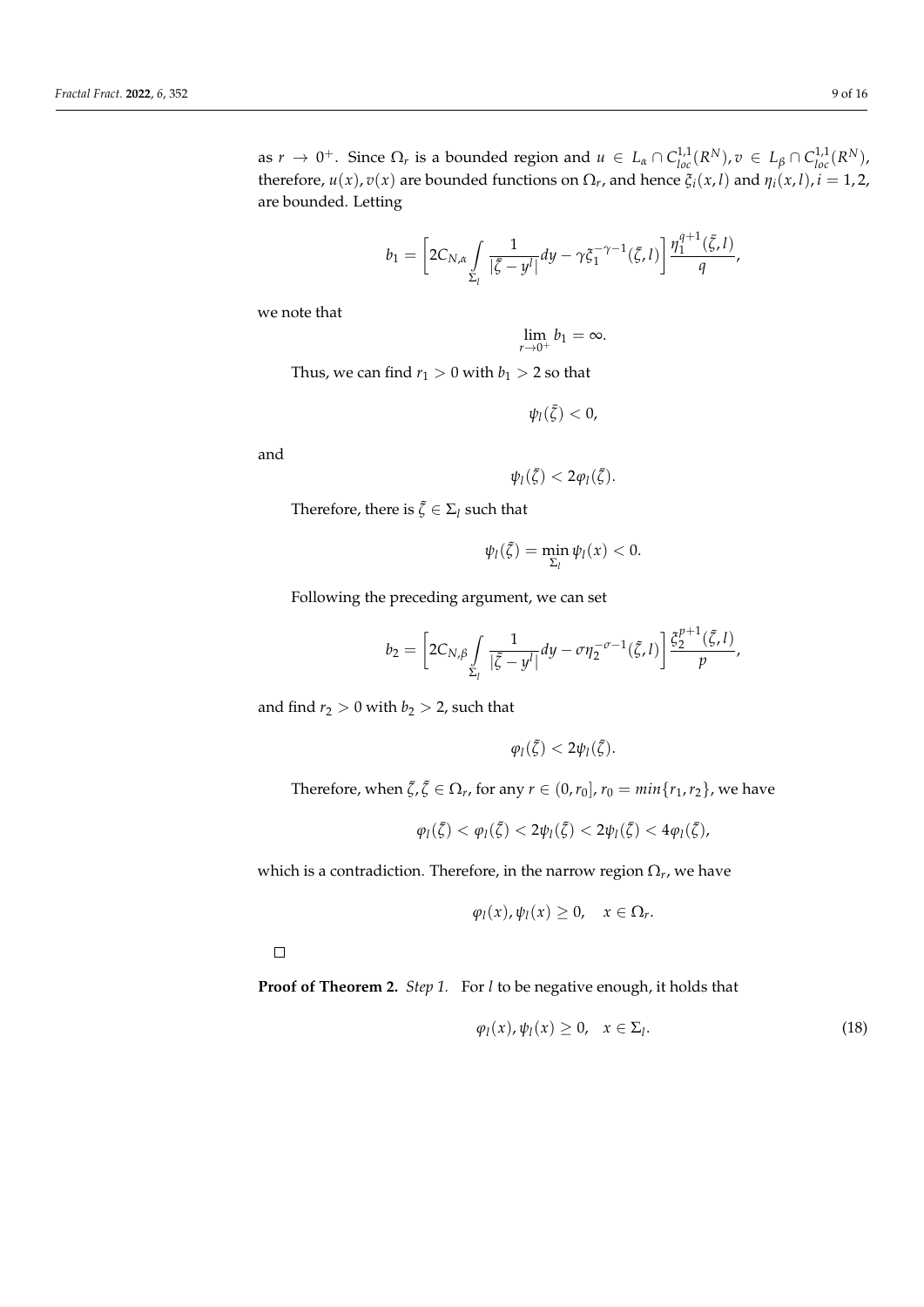Thanks to sufficiently negative *l* and monotone increasing character of  $u(x)$  and  $v(x)$ in  $|x|$  with respect to the origin, we have

$$
\lim_{|x| \to \infty} \varphi_l(x) = \lim_{|x| \to \infty} [u(x) - u(x^l)] \ge 0,
$$

and

$$
\lim_{|x|\to\infty}\psi_l(x)=\lim_{|x|\to\infty}[v(x)-v(x^l)]\geq 0.
$$

This shows that the minimum negative values are obtained in the interior of  $\Sigma_l$  when  $\varphi_l(x)$  and  $\psi_l(x)$  have negative values in  $\Sigma_l.$  Using the decay at infinity, we infer that there exists  $R_0 > 0$ , such that for  $l \leq -R_0$ , we have

$$
\varphi_l(x),\ \psi_l\geq 0,\quad x\in\Sigma_l.
$$

This completes the proof of Step 1 and provides a starting point for the moving plane. *Step 2.* Now, if [\(18\)](#page-8-0) holds, let us move the plane  $P_l$  to its limiting position from the starting point provided in Step 1. More specifically, let

$$
l_0 = \sup\{l \leq x_1 \mid \varphi_\mu, \psi_\mu \geq 0, x \in \Sigma_\mu; \mu \leq l\}.
$$

We will establish that

<span id="page-9-0"></span>
$$
\varphi_{l_0}(x) \equiv \psi_{l_0}(x) \equiv 0, \quad x \in \Sigma_{l_0}.\tag{19}
$$

Before proving [\(19\)](#page-9-0), for fixed *l*, we first explore the relationship and properties of functions  $\varphi_l(x)$  and  $\psi_l(x)$  as follows.

(1): *(a)* If  $\varphi_l(x) \equiv 0$ , then  $\psi_l(x) \equiv 0$ ; *(b)* If  $\psi_l(x) \equiv 0$ , then  $\varphi_l(x) \equiv 0$ .

Proof *(a)* If  $\varphi_l(x) \equiv 0$ , then it follows from [\(4\)](#page-4-1) that

$$
0 = (-\Delta)^{\frac{\alpha}{2}} \varphi_l(x) = q \eta_1^{-q-1}(x, l) \psi_l(x).
$$

As the values of  $\eta_1(x, l)$  remain between  $v_l(x)$  and  $v(x)$ , we obtain

$$
\psi_l\equiv 0.
$$

Following the same argument, we can establish the proof of  $(b)$ .  $\Box$ 

(2): If  $\varphi_l(x) \neq 0$  or  $\psi_l(x) \neq 0$  for  $x \in \Sigma_l$ , then  $\varphi_l(x) > 0$  and  $\psi_l(x) > 0$ ,  $x \in \Sigma_l$ .

**Proof.** Without loss of generality, let us assume that  $\varphi_l(x) \not\equiv 0$ . We already know that

$$
\varphi_l(x) \geq 0, \quad \forall x \in \Sigma_l.
$$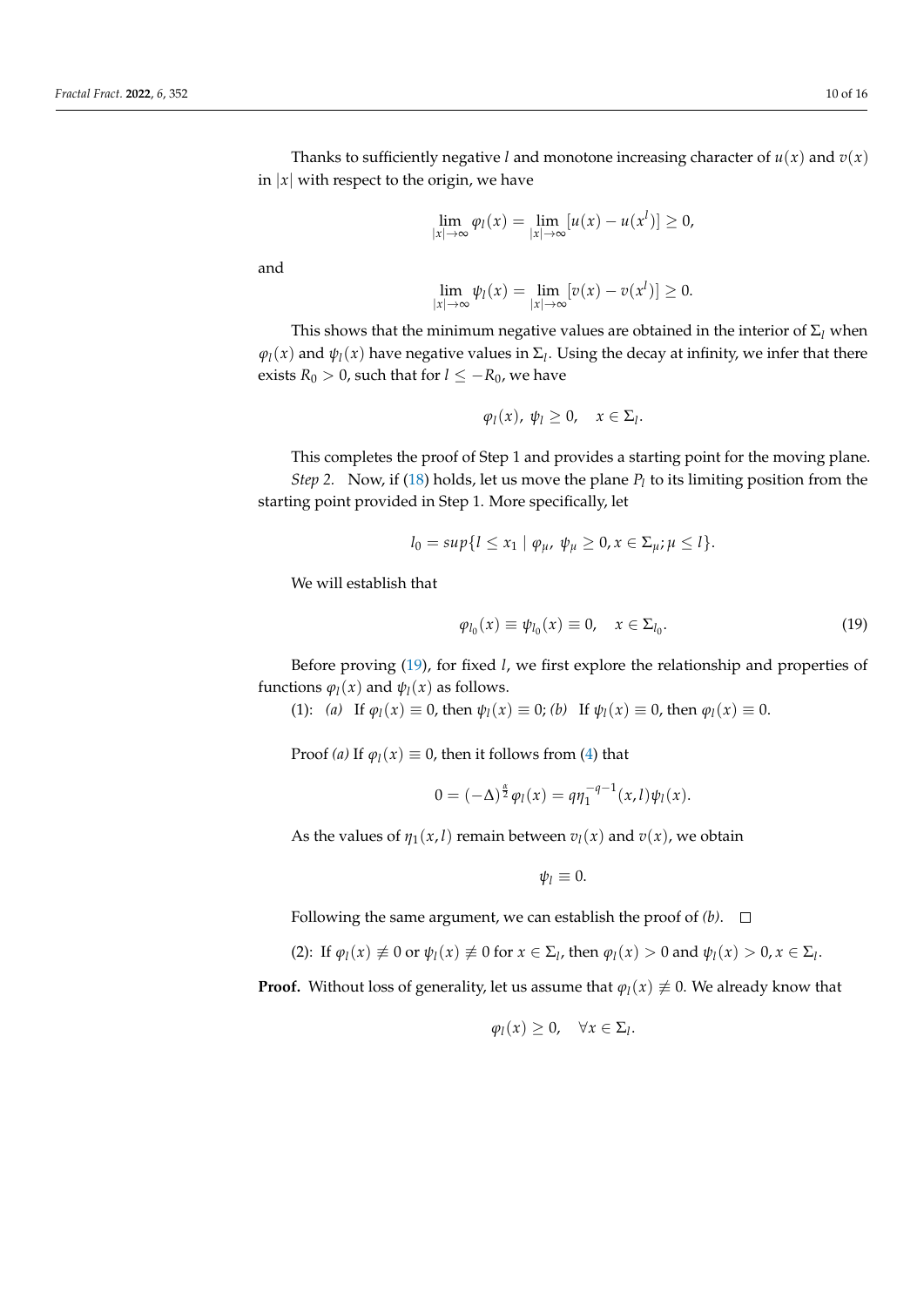In order to show that  $\varphi_l(x)>0$ ,  $\forall x\in \Sigma_l$ , we assume that there exists  $\breve{\theta}\in \Sigma_l$  such that  $\varphi_l(\check{\theta}) = 0$ , and

<span id="page-10-0"></span>
$$
(-\Delta)^{\frac{\alpha}{2}} \varphi_{l}(\check{x}) = C_{N,\alpha} PV \int_{R^{N}} \frac{-\varphi_{l}(y)}{|\check{\theta} - y|^{N+\alpha}} dy
$$
  
\n
$$
= C_{N,\alpha} PV \Biggl( \int_{\Sigma_{l}} \frac{-\varphi_{l}(y)}{|\check{\theta} - y|^{N+\alpha}} dy + \int_{R^{N} \setminus \Sigma_{l}} \frac{-\varphi_{l}(y)}{|\check{\theta} - y|^{N+\alpha}} dy \Biggr)
$$
  
\n
$$
= C_{N,\alpha} PV \Biggl( \int_{\Sigma_{l}} \frac{-\varphi_{l}(y)}{|\check{\theta} - y|^{N+\alpha}} dy + \int_{\Sigma_{l}} \frac{-\varphi_{l}(y)}{|\check{\theta} - y^{l}|^{N+\alpha}} dy \Biggr)
$$
  
\n
$$
= C_{N,\alpha} PV \int_{\Sigma_{l}} \Biggl( \frac{1}{|\check{\theta} - y^{l}|^{N+\alpha}} - \frac{1}{|\check{\theta} - y|^{N+\alpha}} \Biggr) dy \cdot \varphi_{l}(y)
$$
  
\n
$$
< 0.
$$
\n(20)

On the other hand, it follows from [\(4\)](#page-4-1) that

$$
(-\Delta)^{\frac{\alpha}{2}} \varphi_l(\check{\theta}) = \gamma \xi_1^{-\gamma - 1}(x, l) \varphi_l(\check{\theta}) + q \eta_1^{-q-1}(x, l) \psi_l(\check{\theta})
$$
  
=  $q \eta_1^{-q-1}(x, l) \psi_l(\check{\theta})$   
\ge 0,

which is contrary to the formula [\(20\)](#page-10-0). Therefore, we have

$$
\varphi_l(x) > 0, \quad \forall x \in \Sigma_l.
$$

Also, we have from (1) that  $\psi_l(x) \neq 0$ . In the same way, we have

$$
\psi_l(x) > 0, \quad \forall x \in \Sigma_l.
$$

Next, we will prove that [\(19\)](#page-9-0) is true. If not, then we have

<span id="page-10-1"></span>
$$
\varphi_{l_0}(x), \ \psi_{l_0}(x) > 0, \quad x \in \Sigma_{l_0}.\tag{21}
$$

Thus, for very small  $\delta$  and constant  $d_0$ , we obtain

$$
\varphi_{l_0}(x), \psi_{l_0}(x) > d_0, \quad x \in \overline{\Sigma_{l_0-\delta} \cap B_{R_0}(0)}.
$$

As  $\varphi_l(x)$ ,  $\psi_l(x)$  depend on *l* continuously, for  $l \in (l_0, l_0 + \epsilon)$ , there must exist a  $\epsilon > 0$ such that

<span id="page-10-2"></span>
$$
\varphi_l(x), \psi_l(x) \ge 0, \quad x \in \Sigma_{l_0 - \delta} \cap B_{R_0}(0). \tag{22}
$$

Let  $\Sigma_l^- = \Sigma_{\varphi_l}^ \overline{\varphi}_l(x) \cup \Sigma_{\psi_l}^ \bar{\psi}_{l}(x)$ . By virtue of the boundedness of the narrow region

$$
\overline{\Sigma_l^- \setminus \Sigma_{l_0-\delta} \cap B_{R_0}(0)},
$$

it follows from Theorem [2](#page-2-0) that

$$
\varphi_{l_0}(x), \ \psi_{l_0}(x) \ge 0, \quad x \in \Sigma_l \setminus \Sigma_{l_0 - \delta}, \tag{23}
$$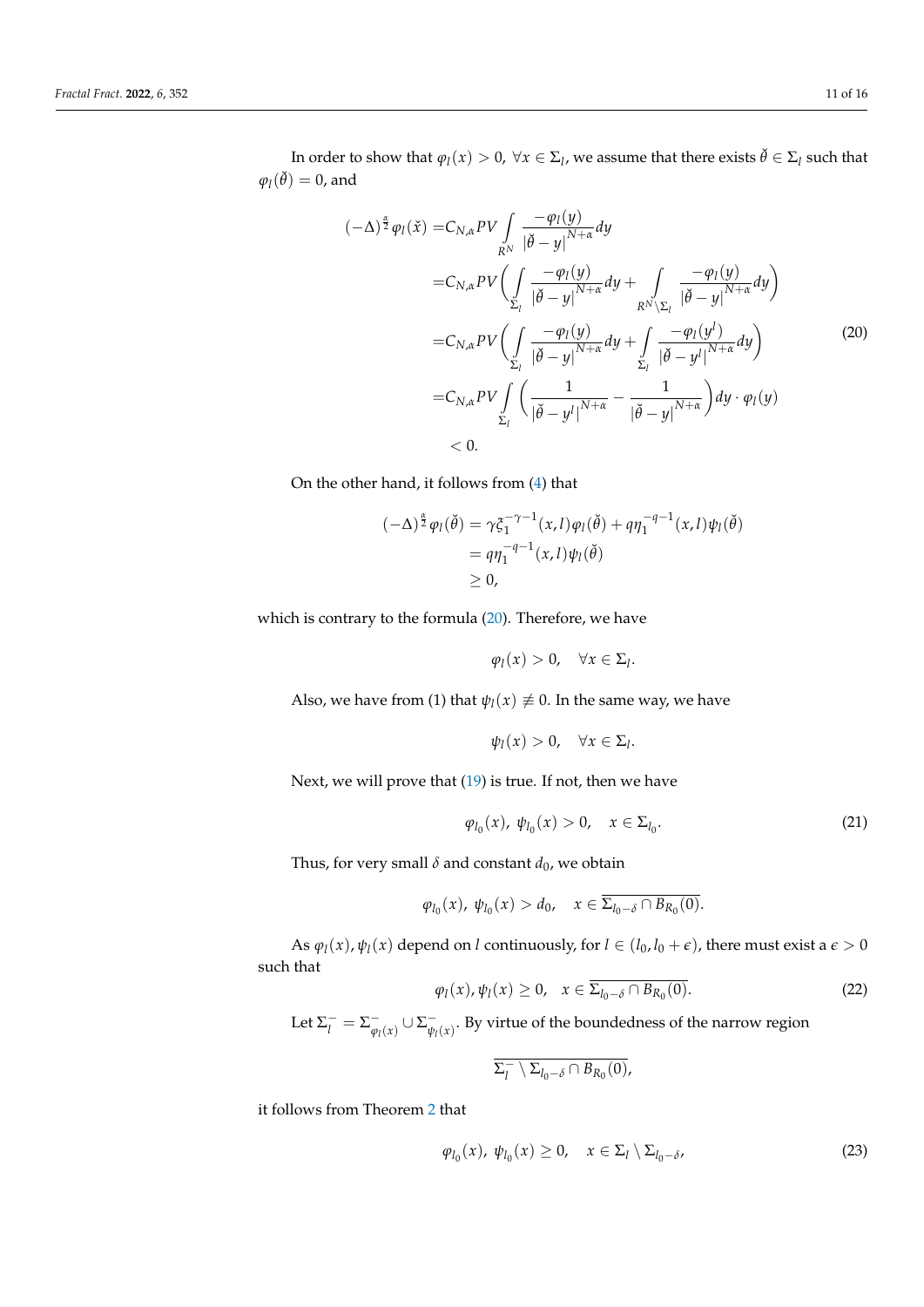which together with [\(21\)](#page-10-1) and [\(22\)](#page-10-2) leads to

$$
\varphi_{l_0}(x), \ \psi_{l_0}(x) \geq 0, \quad \forall x \in \Sigma_l,
$$

for  $l \in (l_0, l_0 + \epsilon)$ , which does not agree with the definition of  $l_0$ . In consequence, we obtain

$$
\varphi_{l_0}(x) \equiv \psi_{l_0}(x) \equiv 0, \quad x \in \Sigma_{l_0}.
$$

Thus,  $u(x)$  and  $v(x)$  are symmetric about plane  $P_{l_0}$ . Therefore, we conclude that the arbitrariness of  $x_1$ -direction ensures the radial symmetry of  $u(x)$  and  $v(x)$  about some points on  $R^N$ . This completes the proof.

## <span id="page-11-0"></span>**3. Hénon Type Fractional Laplacian System with Different Negative Powers**

<span id="page-11-1"></span>**Theorem 6.** *(Decay at infinity) Let*  $u \in L_\alpha \cap C_{loc}^{1,1}(R^N \setminus \{0\})$ ,  $v \in L_\beta \cap C_{loc}^{1,1}(R^N \setminus \{0\})$  *be a pair of positive solutions for the Hénon type system [\(3\)](#page-3-0) with*

$$
u(x) \gtrsim |x|^a, \quad v(x) \gtrsim |x|^b, \quad \text{as } |x| \to \infty,
$$

*where a, b* > 0,  $\gamma$ ,  $\sigma$ ,  $p$ ,  $q \ge 1$ . If  $\alpha$ ,  $\beta \in (0, 2)$  satisfy

$$
\alpha = \min \left\{ a(\gamma + 1) - a_1, b(q + 1) - b_1 \right\}, \quad \beta = \min \left\{ b(\sigma + 1) - b_2, a(p + 1) - a_2 \right\}
$$

*and*

$$
\varphi_l(\bar{\theta}) = \min_{\Sigma_l} \varphi(x) < 0, \quad \psi_l(\tilde{\theta}) = \min_{\Sigma_l} \psi(x) < 0,
$$

*then there exists*  $R_0 > 0$  *such that there is at least one of*  $\bar{\theta}$  *and*  $\tilde{\theta}$  *satisfying* 

$$
|x|\leq R_0.
$$

<span id="page-11-2"></span>**Theorem 7.** *(Narrow region principle) Let*  $u \in L_\alpha \cap C_{loc}^{1,1}(R^N \setminus \{0\})$ ,  $v \in L_\beta \cap C_{loc}^{1,1}(R^N \setminus \{0\})$  be *a pair of positive solutions for the Hénon type system [\(3\)](#page-3-0), and suppose that there exists r*<sup>0</sup> > 0*, for*  $\mathcal{L}(n,r) = \{ (0,r_0], \Omega_r \subset \{ x | l - r < x_1 < l \}$  is a bounded region in  $\Sigma_l$ . Then

$$
\varphi_l(x), \psi_l(x) \ge 0 \quad \text{in } \Omega_r. \tag{24}
$$

Since the proofs of Theorems [6](#page-11-1) and [7](#page-11-2) are similar to the ones for Theorems [4](#page-4-3) and [5](#page-7-2) with a slight modification, therefore, we omit them.

**Proof of Theorem 3.** Let us follow the symbols introduced in the first section. *Step 1.* For sufficiently negative *l*, we show that

<span id="page-11-3"></span>
$$
\varphi_l(x), \ \psi_l(x) \ge 0, \quad x \in \Sigma_l \setminus \{0^l\}. \tag{25}
$$

To better apply the decay at infinity, one needs to analyze:

- $(i)$   $\lim_{|x| \to \infty} \varphi_l(x) \geq 0$ ,  $\lim_{|x| \to \infty} \psi_l(x) \geq 0$ ;
- $(iii)$   $\lim_{x\to 0^l} \varphi_l(x) \ge 0$ ,  $\lim_{x\to 0^l} \psi_l(x) \ge 0$ .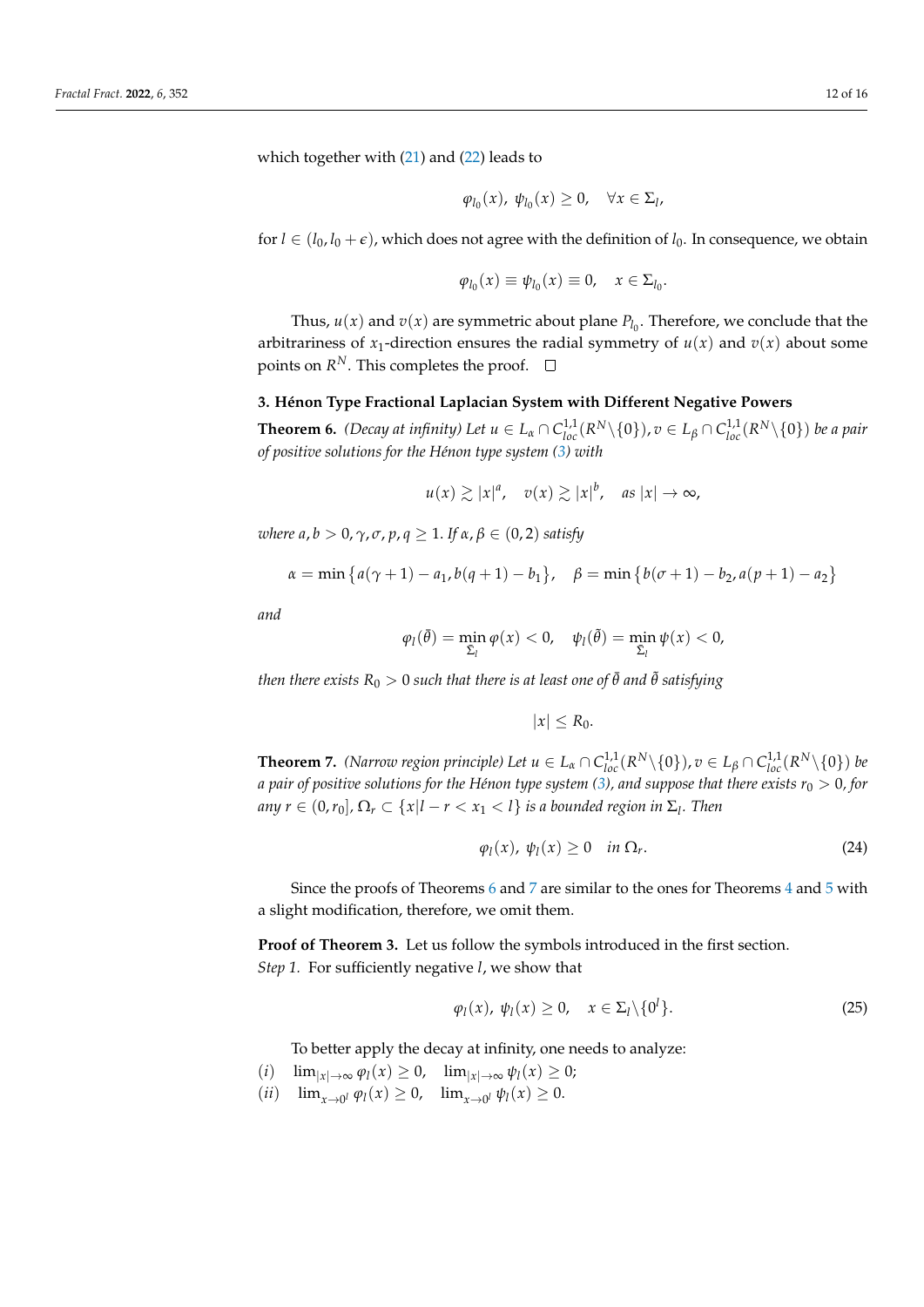The assumption of monotone character of  $u(x)$  and  $v(x)$  immediately implies that (*i*) is correct. When  $l$  is negative enough,  $0^l$  is the same. As  $u(x)$  is monotone increasing in  $|x|$ about the origin, we obtain

$$
\lim_{x \to 0^l} \varphi_l(x) = \lim_{x \to 0^l} [u(x) - u_l(x)] = \lim_{x \to 0^l} u(x) - u(0) > 0.
$$

In a similar manner, we can obtain

$$
\lim_{x \to 0^l} \psi_l(x) = \lim_{x \to 0^l} \left[ v(x) - v_l(x) \right] = \lim_{x \to 0^l} v(x) - v(0) > 0.
$$

From the decay at infinity, when  $\bar{\theta}$  and  $\tilde{\theta}$  are negative minimum values of  $\varphi_l(x)$  and  $ψ$ *l*(*x*) in  $\Sigma$ *l*, there exists at least one of  $\bar{\theta}$  and  $\tilde{\theta}$  such that

 $|x| \le R_0$ .

Thus, for sufficiently negative 
$$
l
$$
, (25) is valid.

*Step 2.* Now, if [\(25\)](#page-11-3) holds, let us move the plane  $P_l$  to its limiting position from  $-\infty$ , which shows that *u*, *v* are symmetrical about the limiting plane. More specifically, put

$$
l_0 = \sup\{l \leq 0 \mid \varphi_{\mu}, \psi_{\mu} \geq 0, x \in \Sigma_{\mu} \setminus \{0^{\mu}\}; \mu \leq l\},\
$$

and claim that

<span id="page-12-0"></span>
$$
l_0 = 0
$$
,  $\varphi_{l_0}(x) \equiv 0$ ,  $\psi_{l_0}(x) \equiv 0$ ,  $x \in \Sigma_{l_0} \setminus \{0^{l_0}\}$ . (26)

Let us assume that  $l_0 < 0 \ \forall l_0 < 0$ , because  $u(x)$  is monotonically increasing in  $|x|$ about the origin. Then we have

$$
\lim_{x \to 0^{l_0}} \varphi_{l_0}(x) = \lim_{x \to 0^{l_0}} [u(x) - u_{l_0}(x)] = \lim_{x \to 0^{l_0}} u(x) - u(0) > 0.
$$

Analogously, we can obtain

$$
\lim_{x\to 0^{l_0}} \psi_{l_0}(x) = \lim_{x\to 0^{l_0}} \big[ v(x) - v_{l_0}(x) \big] = \lim_{x\to 0^{l_0}} v(x) - v(0) > 0.
$$

Thus, there exist  $\epsilon > 0$  and  $d_i > 0$ ,  $i = 1, 2$ , such that

$$
\varphi_{l_0}(x) \geq d_1, \quad \psi_{l_0}(x) \geq d_2, \quad \forall \ x \in B_{\epsilon}(0^{l_0}) \setminus \{0^{l_0}\}.
$$

It follows from the decay at infinity that  $\varphi_{l_0}(x)$  and  $\psi_{l_0}(x)$  have no negative minimum in  $B_{R_0}^c(0)$ . Here, we will show that  $\varphi_{l_0}(x)$  and  $\psi_{l_0}(x)$  have no negative minimum in the interior of  $B_{R_0}(0)$ . It means that

$$
\varphi_l(x) \geq 0, \quad \psi_l(x) \geq 0, \quad \forall x \in (\Sigma_l \cap B_{R_0}(0)) \setminus \{0^l\}),
$$

when  $l$  is close enough to  $l_0$ .

When  $l_0 < 0$ , we have

$$
\varphi_{l_0}(x) \ge 0, \quad \psi_{l_0}(x) \ge 0, \quad x \in \Sigma_{l_0} \setminus \{0^{l_0}\}.
$$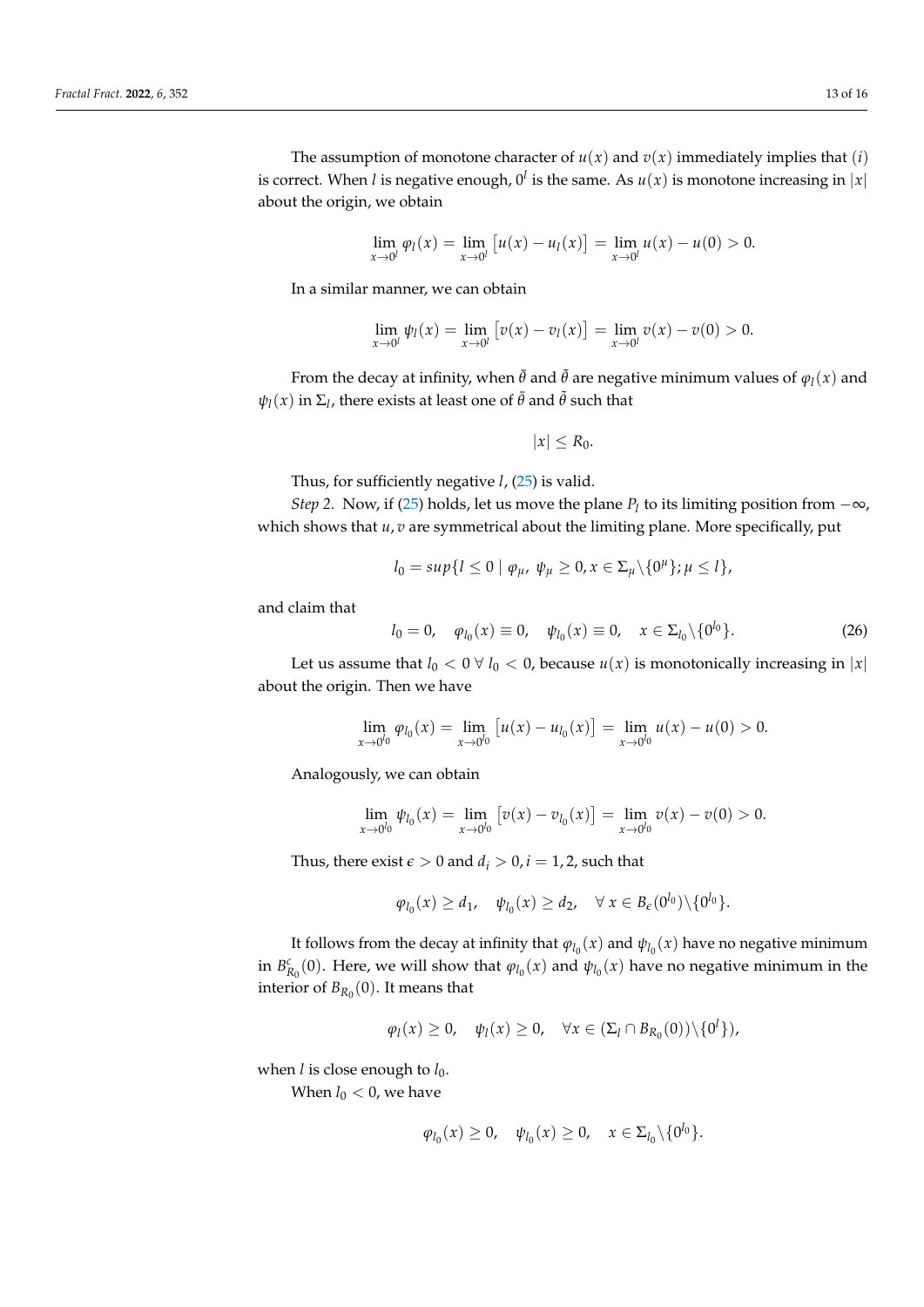If [\(26\)](#page-12-0) does not hold, then

<span id="page-13-0"></span>
$$
\varphi_{l_0}(x) > 0, \quad \psi_{l_0}(x) > 0, \quad x \in \Sigma_{l_0} \setminus \{0^{l_0}\}.
$$
\n(27)

The proof of this fact is similar to that of the propertied  $(1)$ ,  $(2)$  of function  $\varphi_l(x)$  and  $\psi_l(x)$  established in Theorem [2.](#page-2-0) From [\(27\)](#page-13-0), we know that there must exist  $d_3 > 0$  such that

$$
\varphi_{l_0}(x), \psi_{l_0}(x) \ge d_3, \quad x \in (\Sigma_{l_0-\delta} \cap B_{R_0}(0)) \setminus \{0^{l_0}\}.
$$

Since  $\varphi_l(x)$  and  $\psi_l(x)$  are continuous about *l*, therefore, for  $l \in (l, l_0 + \epsilon)$ , there must exist  $\epsilon > 0$ , such that

$$
\varphi_l(x), \psi_l(x) \geq 0, \quad x \in (\Sigma_{l_0-\delta} \cap B_{R_0}(0)) \setminus \{0^l\}.
$$

From the boundedness of narrow region  $\overline{\Sigma_I^-}$  $\binom{1}{l}$   $\sum_{l_0-δ} ∩ B_{R_0}(0)$ , it follows from Theorem [7](#page-11-2) that

$$
\varphi_l(x), \psi_l(x) \ge 0, \quad x \in \overline{(\Sigma_l^-\backslash \Sigma_{l_0-\delta}\cap B_{R_0}(0))\backslash \{0^l\}}.
$$

Summarizing the above discussion, for any  $l \in (l_0, l_0 + \epsilon)$ , we obtain

$$
\varphi_l(x), \psi_l(x) \geq 0, \quad x \in \Sigma_l \backslash \{0^l\},
$$

which is inconsistent with the definition of  $l_0$ . Therefore, we must have

$$
l_0 = 0, \quad \varphi_{l_0}(x) \equiv \psi_{l_0}(x) \equiv 0, \quad x \in \Sigma_{l_0} \backslash \{0^{l_0}\}. \tag{28}
$$

Thus,  $u(x)$  and  $v(x)$  are symmetric about plane  $P_{l_0}$ . Furthermore, the arbitrariness of *x*<sub>1</sub>-direction ensures the radial symmetry of  $u(x)$  and  $v(x)$  about the origin. The proof is complete.

#### **4. Conclusions**

We discussed the radial symmetry of nonnegative solutions for a fractional Laplacian system with different negative powers supplemented with a weaker form of growth/decay conditions by applying the direct method of moving planes. We have also investigated a nonlinear Hénon type fractional Laplacian system with different negative powers subject to weaker growth/decay conditions. We emphasize that our results improve the ones presented in [\[35\]](#page-15-1) in the sense that we have weakened the growth/decay condition considered in [\[35\]](#page-15-1).

**Author Contributions:** Conceptualization, H.X., B.A., G.W. and L.Z.; methodology, H.X., B.A., G.W. and L.Z.; validation, H.X., B.A., G.W. and L.Z.; formal analysis, H.X., B.A., G.W. and L.Z.; writing original draft preparation, H.X., B.A., G.W. and L.Z. All authors have read and agreed to the published version of the manuscript.

**Funding:** The work is supported by NSFC (No. 62171243), NSF of Shanxi Province, China (No. 20210302123339) and the Graduate Education and Teaching Innovation Project of Shanxi, China (No. 2021YJJG142).

**Institutional Review Board Statement:** Not applicable.

**Informed Consent Statement:** Not applicable.

**Data Availability Statement:** Not applicable.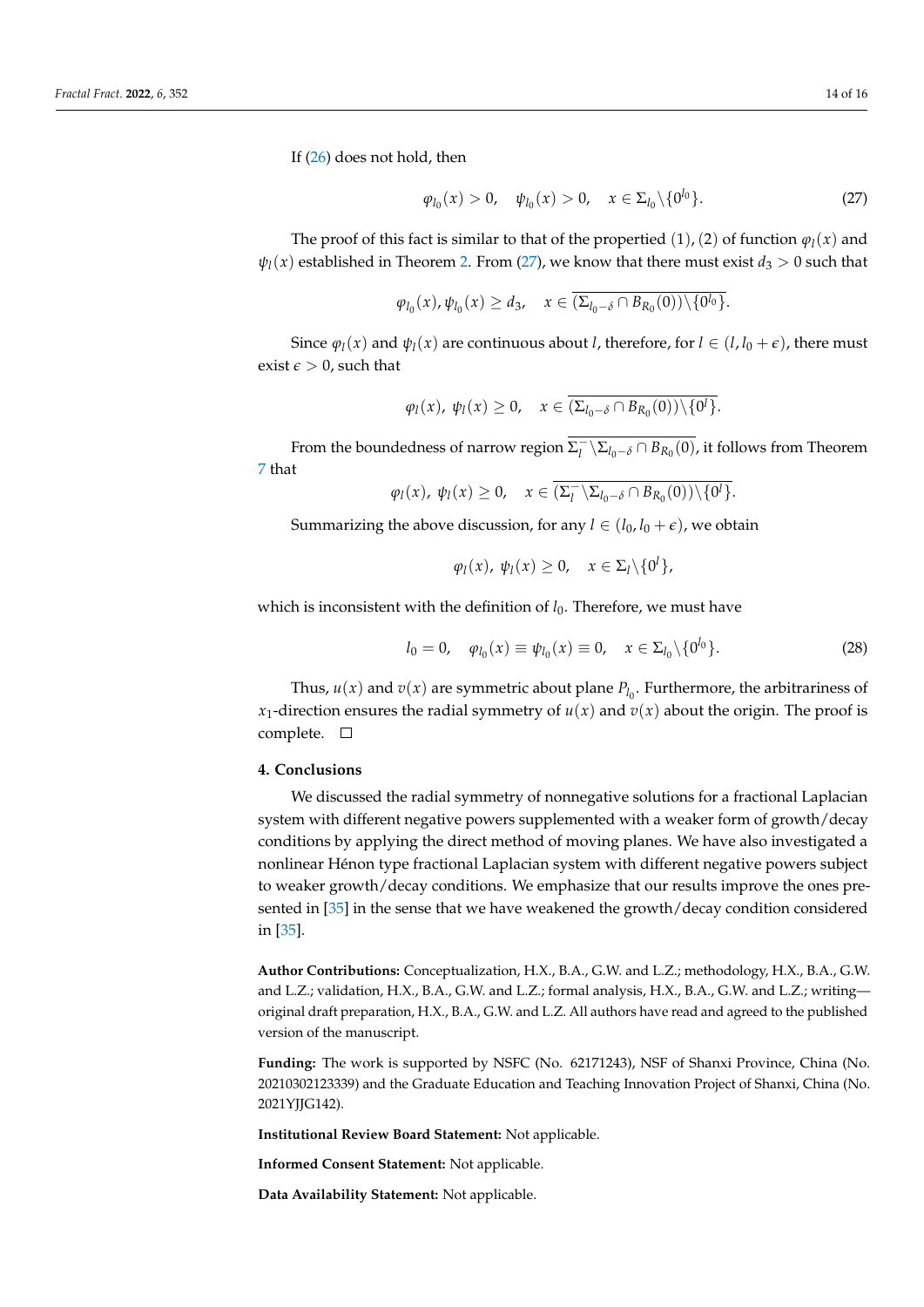**Acknowledgments:** The authors thank the reviewers for their constructive remarks on their work.

**Conflicts of Interest:** The authors declare no conflict of interest.

#### **References**

- <span id="page-14-0"></span>1. Davila, J.; Wang, K.; Wei, J.C. Qualitative analysis of rupture solutons for a MEMS problem, *Ann. Inst. Henri Poincare Anal. Non Lineaire* **2016**, *33*, 221–242.
- <span id="page-14-1"></span>2. Jiang, H.Q.; Ni, W.M. On steady states of van der Waals force driven thin film equations. *Eur. J. Appl. Math.* **2007**, *18*, 153–180. [\[CrossRef\]](http://doi.org/10.1017/S0956792507006936)
- <span id="page-14-2"></span>3. Laugesen, R.S.; Pugh, M.C. Linear stability of steady states for thin film and Cahn-Hilliard type equations, *Arch. Ration. Mech. Anal.* **2000**, *154*, 3–51. [\[CrossRef\]](http://dx.doi.org/10.1007/PL00004234)
- <span id="page-14-3"></span>4. Montenegro, M.; Valdinoci, E. Pointwise estimates and monotonicity formulas without maximum principle. *J. Convex Anal.* **2013**, *20*, 199–220.
- <span id="page-14-4"></span>5. Meadows, A. Stable and singular solutions of the equation ∆*u* = <sup>1</sup> *u* . *Indiana Univ. Math. J.* **2004**, *53*, 1681–1703. [\[CrossRef\]](http://dx.doi.org/10.1512/iumj.2004.53.2560)
- <span id="page-14-5"></span>6. Xu, X. Uniqueness theorem for integral equations and its application. *J. Funct. Anal.* **2007**, *247*, 95–109. [\[CrossRef\]](http://dx.doi.org/10.1016/j.jfa.2007.03.005)
- <span id="page-14-6"></span>7. Ma, L. Liouville type theorem and uniform bound for the Lichnerowicz equation and the Ginzburg-Landau equation. *Comptes Rendus Math.* **2010**, *348*, 993–996. [\[CrossRef\]](http://dx.doi.org/10.1016/j.crma.2010.07.031)
- <span id="page-14-7"></span>8. Caffarelli, L.; Vasseur, L. Drift diffusion equations with fractional diffusion and the quasi-geostrophic equation. *Ann. Math.* **2010**, *171*, 1903–1930. [\[CrossRef\]](http://dx.doi.org/10.4007/annals.2010.171.1903)
- 9. Longhi, S. Fractional Schrödinger equation in optics. *Opt. Lett.* **2015**, *40*, 1117–1120. [\[CrossRef\]](http://dx.doi.org/10.1364/OL.40.001117)
- 10. Applebaum, D. *Lévy Processes, Stochastic Calculus*, 2nd ed.; Cambridge Studies in Advanced Mathematics; Cambridge University Press: Cambridge, UK, 2009; Volume 116.
- <span id="page-14-8"></span>11. Cabré, X.; Tan, J. Positive solutions of nonlinear problems involving the square root of the Laplacian. *Adv. Math.* **2010**, *224*, 2052–2093. [\[CrossRef\]](http://dx.doi.org/10.1016/j.aim.2010.01.025)
- <span id="page-14-9"></span>12. Silvestre, L. Regilarity of the obstacle problem for a fractional power of the Laplace operator. *Comm. Pure Appl. Math.* **2007**, *60*, 67–112. [\[CrossRef\]](http://dx.doi.org/10.1002/cpa.20153)
- 13. Caffarelli, L.; Silvestre, L. Regularity theory for fully nonlinear integro-differential equations. *Comm. Pure Appl. Math.* **2009**, *62*, 597–638. [\[CrossRef\]](http://dx.doi.org/10.1002/cpa.20274)
- 14. Frank, R.L.; Lenzmann, E.; Silvestre, L. Uniqueness of radial solutions for the fractional Laplacian. *Comm. Pure Appl. Math.* **2016**, *69*, 1671–1726. [\[CrossRef\]](http://dx.doi.org/10.1002/cpa.21591)
- <span id="page-14-10"></span>15. Jin, T.; Li, Y.Y.; Xiong, J. On a fractional Nirenberg problem, part I: Blow up analysis and com-pactness of solutions. *J. Eur. Math. Soc. (JEMS)* **2014**, *16*, 1111–1171. [\[CrossRef\]](http://dx.doi.org/10.4171/JEMS/456)
- <span id="page-14-11"></span>16. Caffarelli, L.; Silvestre, L. An extension problem related to the fractional Laplacian. *Comm. Partial. Differ. Equ.* **2007**, *32*, 1245–1260. [\[CrossRef\]](http://dx.doi.org/10.1080/03605300600987306)
- <span id="page-14-12"></span>17. Brandle, C.; Colorado, E.; de Pablo, A.; Sanchez, U. A concave-convex elliptic problem involving the fractional Laplacian. *Proc. R. Soc. Edinb. Sect. Math.* **2013**, *143*, 39–71. [\[CrossRef\]](http://dx.doi.org/10.1017/S0308210511000175)
- 18. Chen, W.; Zhu, J. Indefinite fractional elliptic problem and Liouville theorems. *J. Differ. Equ*. **2016**, *260*, 4758–4785. [\[CrossRef\]](http://dx.doi.org/10.1016/j.jde.2015.11.029)
- <span id="page-14-13"></span>19. Fang, Y.; Chen, W. A Liouville type theorem for poly-harmonic Dirichlet problem in a half space. *Adv. Math.* **2012**, *229*, 2835–2867. [\[CrossRef\]](http://dx.doi.org/10.1016/j.aim.2012.01.018)
- <span id="page-14-14"></span>20. Chen, W.; Fang, Y.; Yang, R. Liouville theorems involving the fractional Laplacian on a half space. *Adv. Math.* **2015**, *274*, 167–198. [\[CrossRef\]](http://dx.doi.org/10.1016/j.aim.2014.12.013)
- 21. Tan, J. The Brezis-Nirenberg type problem involving the square root of the Laplacian. *Calc. Var. Partial. Differ. Equ.* **2011**, *42*, 21–41. [\[CrossRef\]](http://dx.doi.org/10.1007/s00526-010-0378-3)
- <span id="page-14-15"></span>22. Li, C.; Ma, L. Uniqueness of positive bound states to Schrödinger systems with critical exponents. *SIAM J. Math. Anal.* **2008**, *40*, 1049–1057. [\[CrossRef\]](http://dx.doi.org/10.1137/080712301)
- <span id="page-14-16"></span>23. Chen, W.; Li, C.; Li, G. Maximum principles for a fully nonlinear fractional order equation and symmetry of solutions. *Calc. Var. Partial. Differ. Equ.* **2017**, *56*, 29. [\[CrossRef\]](http://dx.doi.org/10.1007/s00526-017-1110-3)
- <span id="page-14-17"></span>24. Chen, W.; Li, C.; Li, Y. A direct method of moving planes for fractional Laplacian. *Adv. Math.* **2017**, *308*, 404–437. [\[CrossRef\]](http://dx.doi.org/10.1016/j.aim.2016.11.038)
- <span id="page-14-18"></span>25. Chen, W.; Li, C. Maximum principle for the fractional *p*-Laplacian and symmetry of solutions. *Adv. Math.* **2018**, *335*, 735–758. [\[CrossRef\]](http://dx.doi.org/10.1016/j.aim.2018.07.016)
- <span id="page-14-19"></span>26. Liu, B.; Ma, L. Radial symmetry results for fractional Laplacian system. *Nonlinear Anal.* **2016**, *146*, 120–135. [\[CrossRef\]](http://dx.doi.org/10.1016/j.na.2016.08.022)
- <span id="page-14-20"></span>27. Chen, W.; Li, Y.; Ma, P. *The Fractional Laplacian*; World Scientific: Singapore, 2020. [\[CrossRef\]](http://dx.doi.org/10.1142/10550)